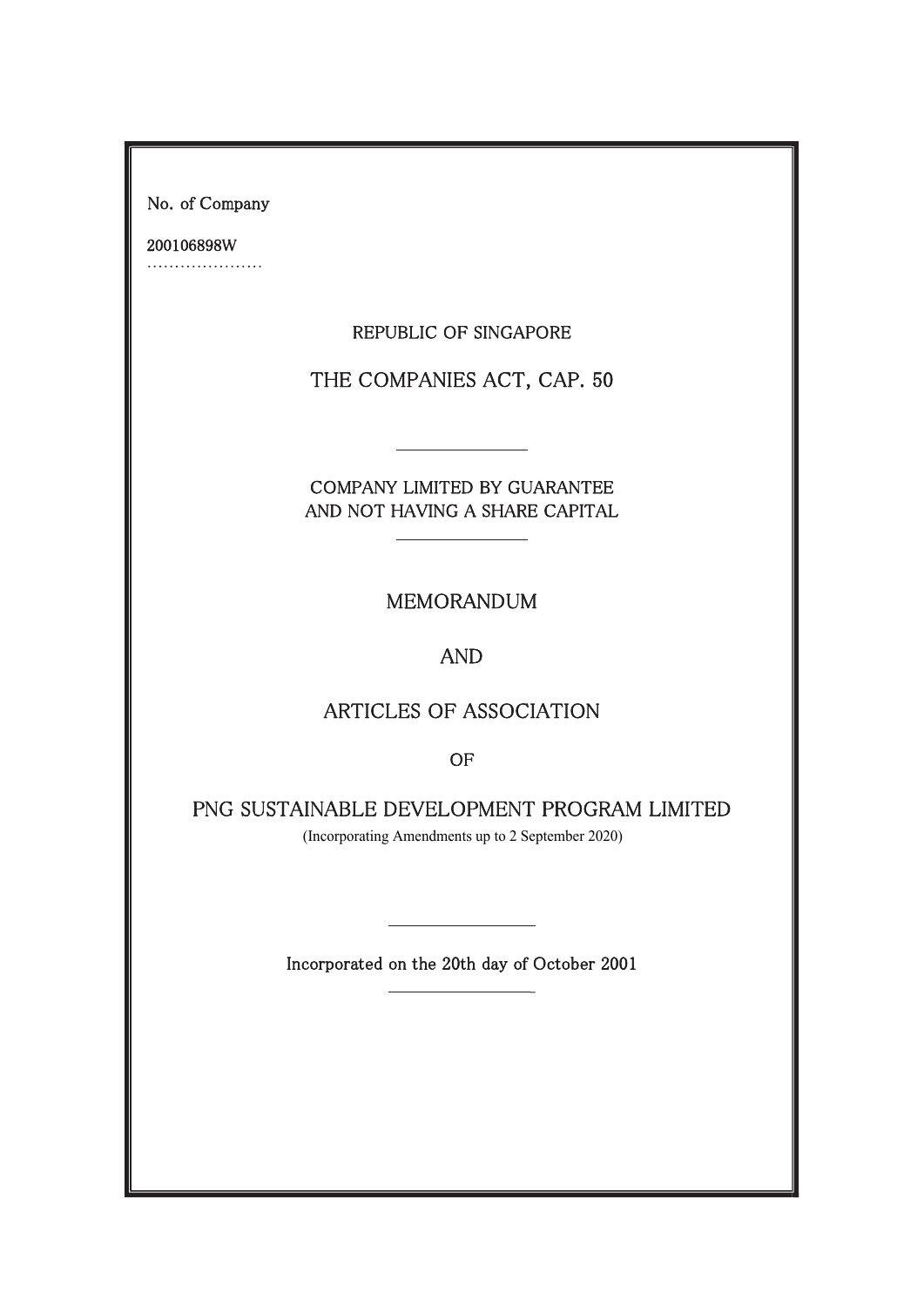FORM 8 THE COMPANIES ACT, CAP. 50 SECTION 19(4)

COMPANY NO.

200106098W

**COL** 

CERTIFICATE OF INCORPORATION OF PUBLIC COMPANY

THIS IS TO CERTIFY THAT PNG SUSTAINABLE DEVELOPMENT PROGRAM LIMITED IS INCORPORATED UNDER THE COMPANIES ACT, CAP. 50, ON AND FROM 20/10/2001 AND THAT -THE COMPANY IS A PUBLIC COMPANY LIMITED BY GUARANTEE.

GIVEN UNDER MY HAND AND SEAL ON 20/10/2001

COMPANIES  $\frac{2}{3}$ 

 $\mathbf{z}_1$ 

.<br>كا

MISS JUTTAKA RAMANATHAN REGISTRAR OF COMPANIES AND BUSINESSES SINGAPONE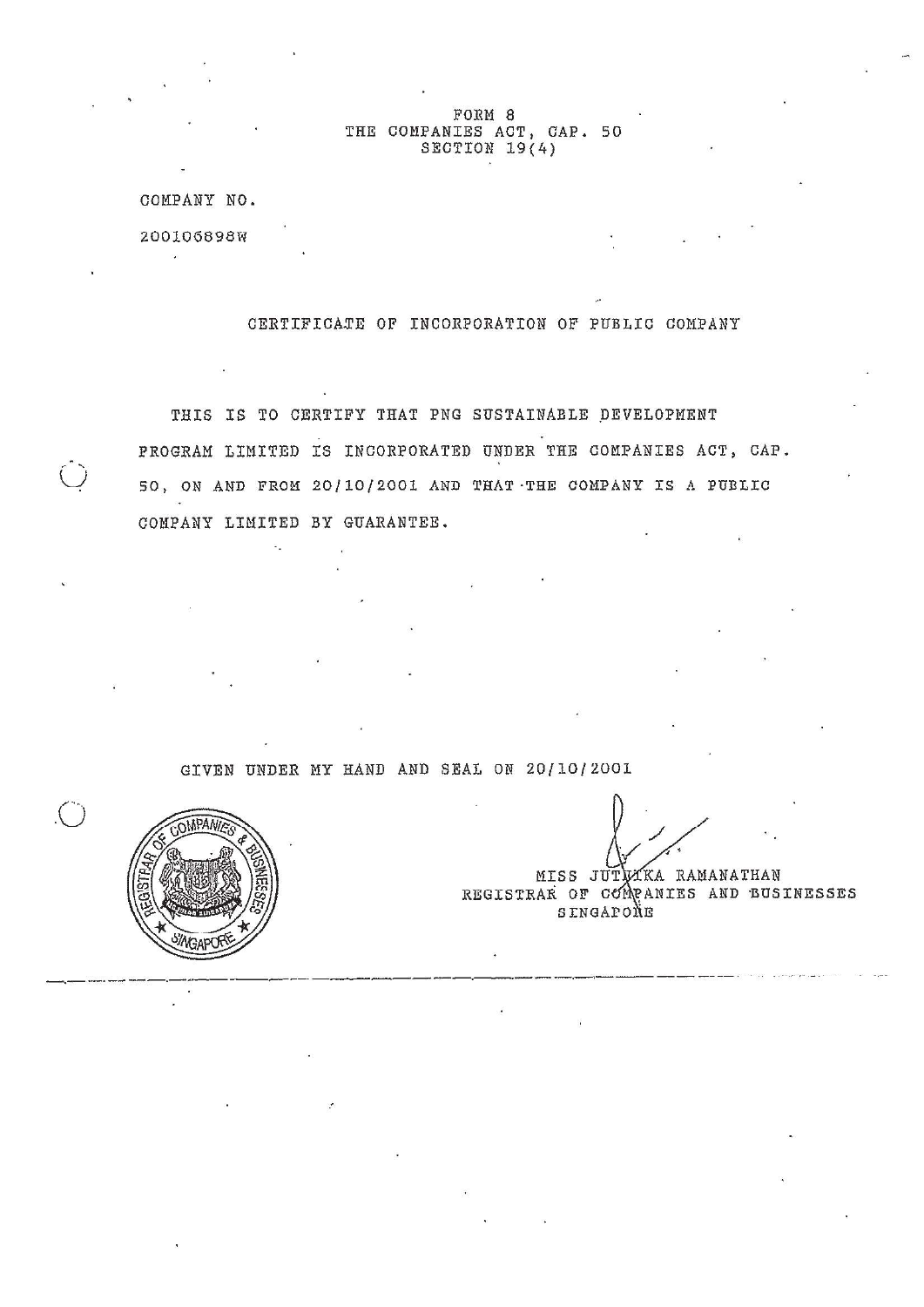*THE COMPANIES ACT, (CAP.50)*

COMPANY LIMITED BY GUARANTEE AND NOT HAVING A SHARE CAPITAL

 $=$ 

 $\overline{\phantom{0}}$ 

 $\equiv$ 

# **MEMORANDUM OF ASSOCIATION**

#### **OF**

# **PNG SUSTAINABLE DEVELOPMENT PROGRAM LIMITED**

| Name    | 1. |                                                                     |                                                                                                                                                                                                                                                                                                                                                                                                                                                                                                                              | The name of the Company is "PNG SUSTAINABLE DEVELOPMENT<br>PROGRAM LIMITED" (hereinafter called "the Company").                                                                   |  |  |
|---------|----|---------------------------------------------------------------------|------------------------------------------------------------------------------------------------------------------------------------------------------------------------------------------------------------------------------------------------------------------------------------------------------------------------------------------------------------------------------------------------------------------------------------------------------------------------------------------------------------------------------|-----------------------------------------------------------------------------------------------------------------------------------------------------------------------------------|--|--|
|         | 2. | The registered office of the Company will be situated in Singapore. |                                                                                                                                                                                                                                                                                                                                                                                                                                                                                                                              |                                                                                                                                                                                   |  |  |
| Objects | 3. | The objects for which the Company is established are:-              |                                                                                                                                                                                                                                                                                                                                                                                                                                                                                                                              |                                                                                                                                                                                   |  |  |
|         |    | (i)                                                                 | To promote sustainable development within, and advance the<br>general welfare of the people of, Papua New Guinea, particularly<br>those of the Western Province of Papua New Guinea, through<br>supporting programs and projects in the areas of capacity<br>education,<br>health,<br>economic<br>building,<br>development,<br>community<br>self-reliance,<br>infrastructure,<br>local<br>community<br>leadership and institutional capacity and other social and<br>environmental purposes for the benefit of those people. |                                                                                                                                                                                   |  |  |
|         |    | (ii)                                                                | To identify and evaluate, finance, project manage and report on<br>(but not for commercial reasons or profit) either by itself or in<br>association or collaboration with other institutions having objects<br>wholly or partly similar to the Company, programs and projects<br>which support sustainable development for the people of Papua<br>New Guinea particularly those of the Western Province including<br>(without limitation) by:                                                                                |                                                                                                                                                                                   |  |  |
|         |    |                                                                     | (A)                                                                                                                                                                                                                                                                                                                                                                                                                                                                                                                          | its sustainable development strategy is<br>ensuring<br>consistent with those of the Government of the<br>Independent State of Papua New Guinea and other<br>developmental bodies; |  |  |
|         |    |                                                                     | (B)                                                                                                                                                                                                                                                                                                                                                                                                                                                                                                                          | involving local communities in shaping their own futures;                                                                                                                         |  |  |
|         |    |                                                                     | (C)                                                                                                                                                                                                                                                                                                                                                                                                                                                                                                                          | engagement with and reporting to persons interested as<br>stakeholders in the performance of its sustainable<br>development strategy;                                             |  |  |
|         |    |                                                                     | (D)                                                                                                                                                                                                                                                                                                                                                                                                                                                                                                                          | contributing to sustainable outcomes through developing<br>leadership<br>effective<br>institutional<br>frameworks,<br>and<br>community capacities;                                |  |  |
|         |    |                                                                     | (E)                                                                                                                                                                                                                                                                                                                                                                                                                                                                                                                          | reflecting local cultures, customs and values; and                                                                                                                                |  |  |
|         |    |                                                                     | (F)                                                                                                                                                                                                                                                                                                                                                                                                                                                                                                                          | aspiring to achieve internationally recognised standards<br>of human rights and cultural, social, economic, gender<br>and environmental practices.                                |  |  |
|         |    | (iii)                                                               | accordance                                                                                                                                                                                                                                                                                                                                                                                                                                                                                                                   | To carry out the PNG Sustainable Development Program in<br>with the<br>"Rules for the PNG<br>Sustainable                                                                          |  |  |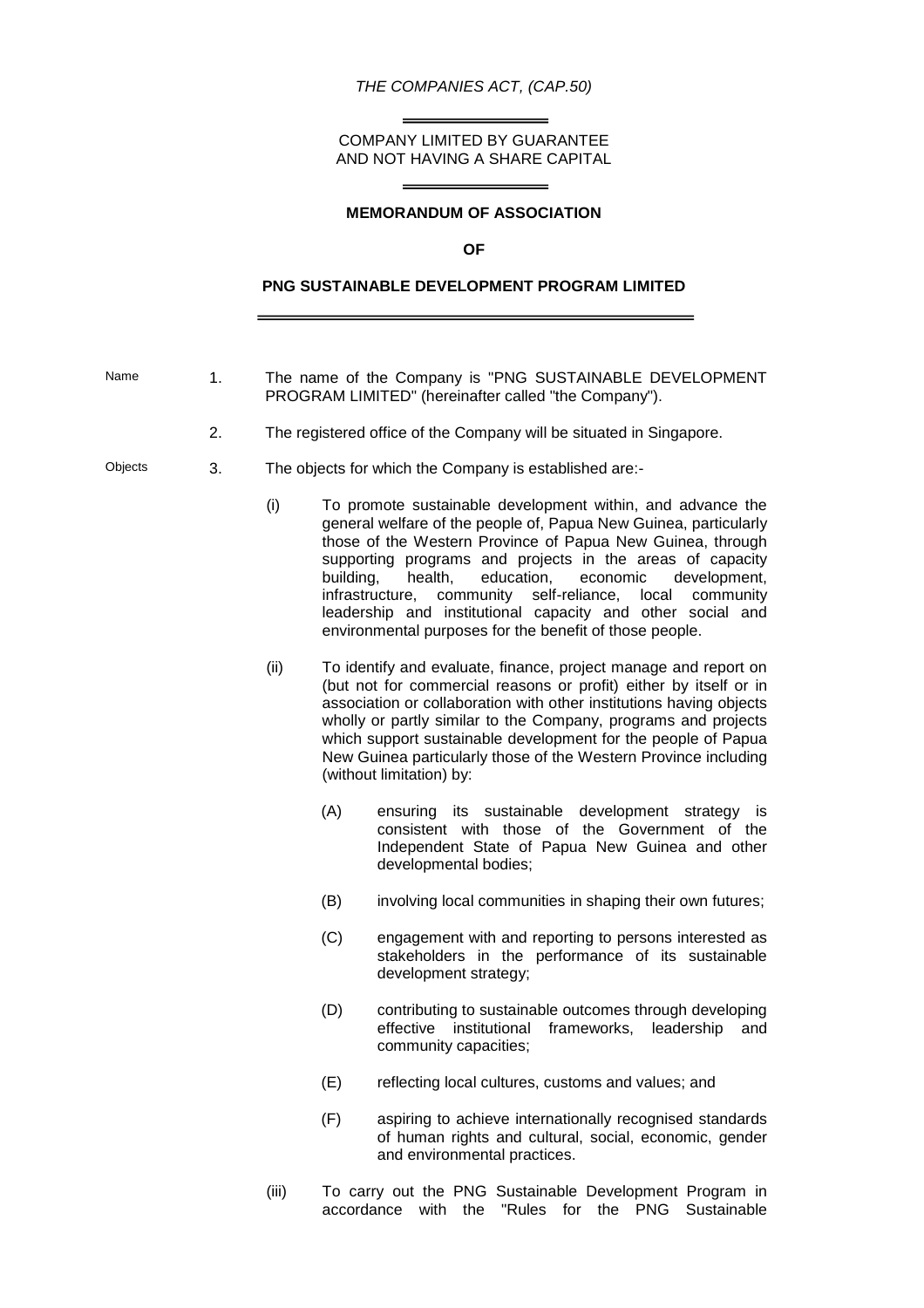Development Program" scheduled to and forming part of the Articles of Association of the Company as amended from time to time (the "**Program Rules**"), and to perform all the functions and duties of the Company under the Program Rules.

- 4. Provided that it adheres to the Program Rules, the Company may do all such other things as are incidental or conducive to or in furtherance of the attainment of the objects in clause 3 of this Memorandum or any of them, and particularly as follows:-
	- (i) To enter into any arrangement with any person or company and to pay out of the funds of the Company the cost of any indemnity from and against all such risks and liabilities incurred by such person or company in carrying out such arrangement.
	- (ii) To lend money and give credit to, to take security for such loans or credit from and to guarantee and to give security for the performance of contracts or obligations by, any person or company as may be necessary for the work of the Company.
	- (iii) Subject to such consents as are required by law, to borrow or raise money for the objects of the Company on such terms and conditions and on such security as may be thought fit.
	- (iv) To employ all such officers, staff and servants as may be required for the purposes of furthering the objects of the Company.
	- (v) To arrange, institute or conduct instructions or training or other social activities of any sort or description.
	- (vi) To erect and maintain buildings and alter and improve the same including any existing buildings for purposes of its activities.
	- (vii) To act as trustees governors or managers of any immovable or movable property given or held upon trust by the Company.
	- (viii) To take such steps by personal or written appeals to invite, issue, appeal for and solicit subscriptions, benefactions, donations, and bequests to or in any other way raise funds for the Company as may from time to time be deemed expedient for the purpose of procuring contributions to the funds of the Company.
	- (ix) To accept donations (whether of immovable or movable property), devises and bequests for the general purposes of the Company or for any particular purpose thereof.
	- (x) To sell, let, mortgage, dispose of or turn to account all or any of the property or assets of the Company as may be thought expedient with a view to the promotion of its objects.
	- (xi) To invest the moneys of the Company not immediately required for its purposes in or upon such investments, securities, property or financial institutions, as may be thought fit, subject nevertheless to such conditions, if any, as may for the time being be imposed or required by law.
	- (xii) To amalgamate, affiliate, associate, co-operate or form confederations with and subscribe to any association, society or corporation whose objects shall be charitable, educational or otherwise similar to the objects of the Company, and to purchase or otherwise acquire and undertake all or any part of the property, assets, liabilities and engagements of any such association, society or corporation PROVIDED that no grant or assistance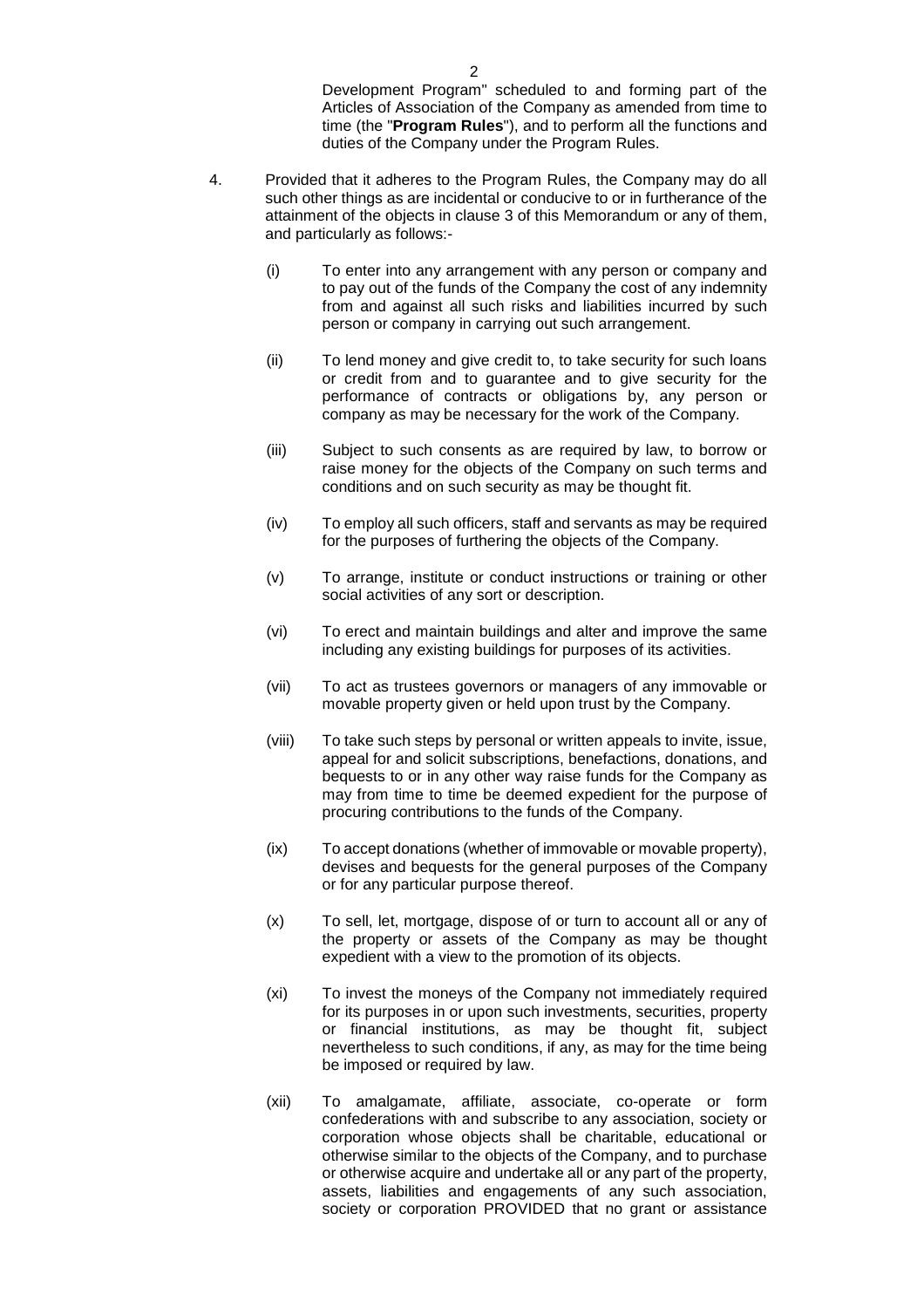shall be given which shall be in aid of any political organisation or for any political purpose or for personal gain of any members of the Company.

- (xiii) To purchase, take on lease, or otherwise acquire any estates, lands, buildings, easements or other interests in real property, and any personal property or interest in personal property, and to sell, let on lease or otherwise dispose of or grant rights over any real or personal property belonging to the Company.
- (xiv) To establish and maintain such banking account or accounts as it thinks fit into such of which as may be appropriate shall be paid forthwith all moneys for the time being belonging to the Company.
- (xv) To pay all costs, charges and expenses incurred or sustained in or about the promotion and establishment of the Company and to remunerate any person or persons for services rendered in the promotion and establishment of the Company by payment in cash or in any other manner allowed by law.
- (xvi) To make such bye-laws, rules and regulations as may be necessary for the proper administration of the Company.
- (xvii) To apply any portion or portions of the funds of the Company as it may think towards forming and maintaining a reserve fund for the general purposes of the Company.
- (xviii) To cause to be written, and printed or otherwise reproduced and circulated, gratuitously or otherwise, periodicals, magazines, books, leaflets or other documents or films or recorded tapes.
- (xix) To hold exhibitions, meetings, lectures, classes, seminars, workshops and courses either alone or with others.
- (xx) To promote research, scientific work, scientific investigation and development into any aspect of the objects of the Company and its work and to disseminate the results of any such research.
- (xxi) To co-operate and enter into arrangements with any authorities, national, local or otherwise.
- (xxii) To draw, make, accept, endorse, discount, execute and issue promissory notes, bills, cheques and other instruments in the name of the Company.
- (xxiii) To carry on trade in so far as either the trade is exercised in the course of the actual carrying out of a primary object or is ancillary to the carrying out of the objects of the Company.
- (xxiv) To take and accept any gift of money, property or other assets, whether subject to any special trust or not, for any one or more of the objects of the Company.
- (xxv) To make any charitable donation either in cash or assets for the furtherance of the objects of the Company.
- (xxvi) To establish and support any charitable association or body and to subscribe or guarantee money for charitable purposes calculated to further the objects of the Company.
- (xxvii) To apply moneys in insuring any of the real or personal property of the Company up to its full value.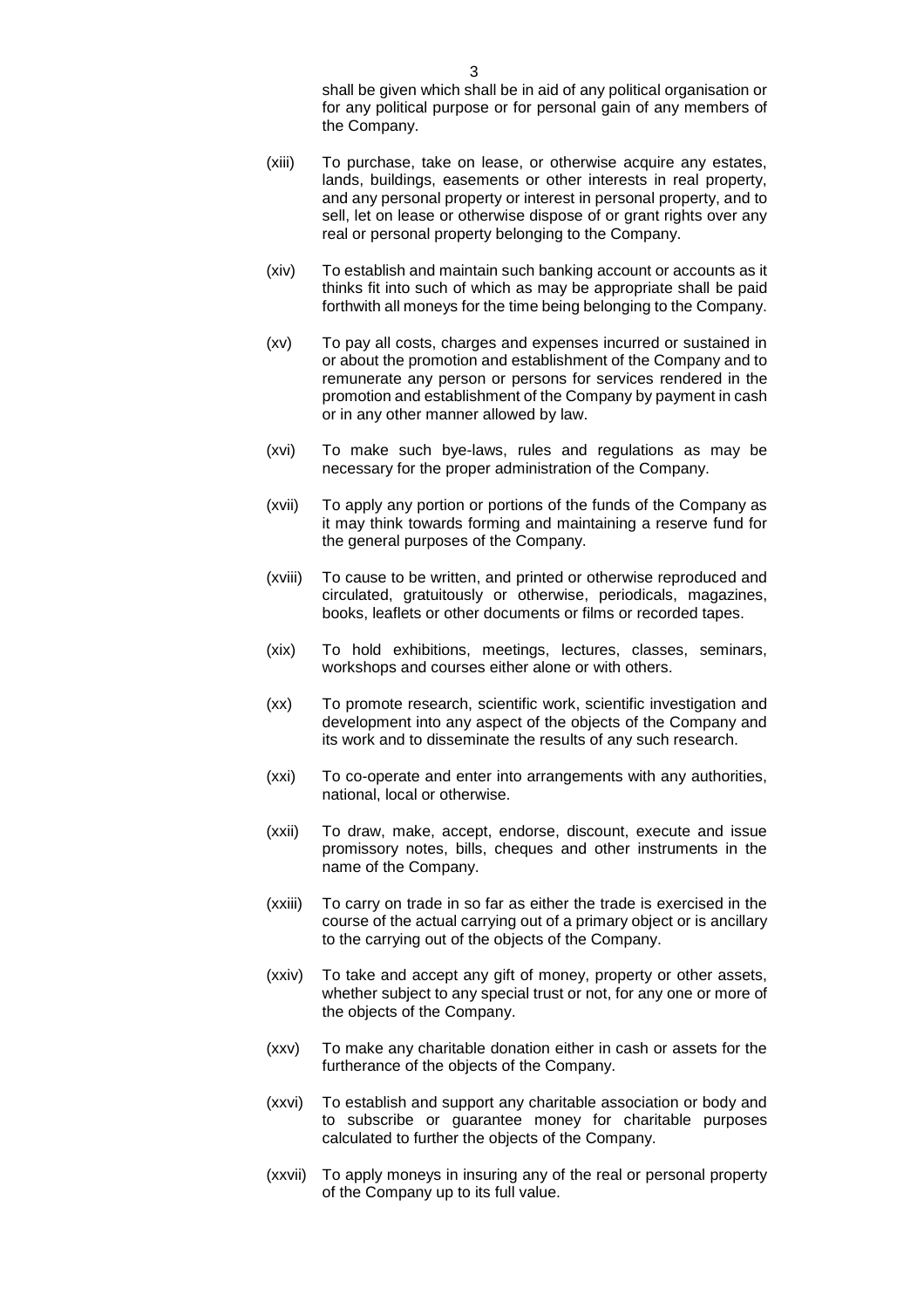- (xxviii) To insure and arrange insurance cover for, and to indemnify its officers, servants and voluntary workers and those of its members in such roles from and against, all such risks incurred in the course of the performance of their duties as may be thought fit.
- (xxix) To pay out of the funds of the Company the costs, charges and expenses of and incidental to the formation and registration of the Company.
- (xxx) To provide an indemnity to any person or entity.
- (xxxi) To pay out of the funds of the Company amounts to reimburse or subsidise the costs or expenses (including interest charges and guarantee and commitment fees) incurred by any person or entity.
- (xxxii) To make any distribution either in cash or assets to such persons or entities (not being members of the Company) as the Company may from time to time select.
- (xxxiii) To enter into, or to assume the rights and obligations under, any contract.
- (xxxiv) To do all such other lawful things as shall further the objects of the Company or any of them.
- 5. The income and property of the Company shall be applied solely towards the promotion of the objects of the Company as set forth in this Memorandum, and no portion thereof shall be paid or transferred directly or indirectly, by way of dividend, bonus or otherwise howsoever to the members of the Company, except: (a) payment of out-of-pocket expenses; and (b) honorarium as approved by the Directors, up to a maximum of AUD20,000 per member per annum.

Amended by EGM held on 2 September 2020.

- 6. [Deleted by EGM held on 2/9/2020]
- 7. [Deleted by EGM held on 2/9/2020]
- 8. The Articles of Association of the Company shall not be altered so as to amend the Program Rules in any respect without the prior approval in writing of:
	- (i) BHP Billiton Limited, a company incorporated in Australia, or any successor corporation resulting from a merger, amalgamation or corporate reorganisation of BHP Billiton Limited, given in the form of a document signed on its behalf by a director of that Company; and
	- (ii) the Independent State of Papua New Guinea, given in the form of a document signed by a Minister of the State.
- 8A. The Articles of Association of the Company must not be altered so as to amend Article 24(A), Article 37(A) or Article 38 unless all the members of the Company agree.

Inserted by EGM held on 30 October 2012

Amended by EGM held on 2 September 2020.

9. True accounts shall be kept of the sums of money received and expended by the Company and the matters in respect of which such receipts and expenditure take place, of all sales and purchases of goods by the Company and of the property, credits and liabilities of the Company; and, subject to any reasonable restrictions as to the time and manner of inspecting the same that may be imposed in accordance with the Articles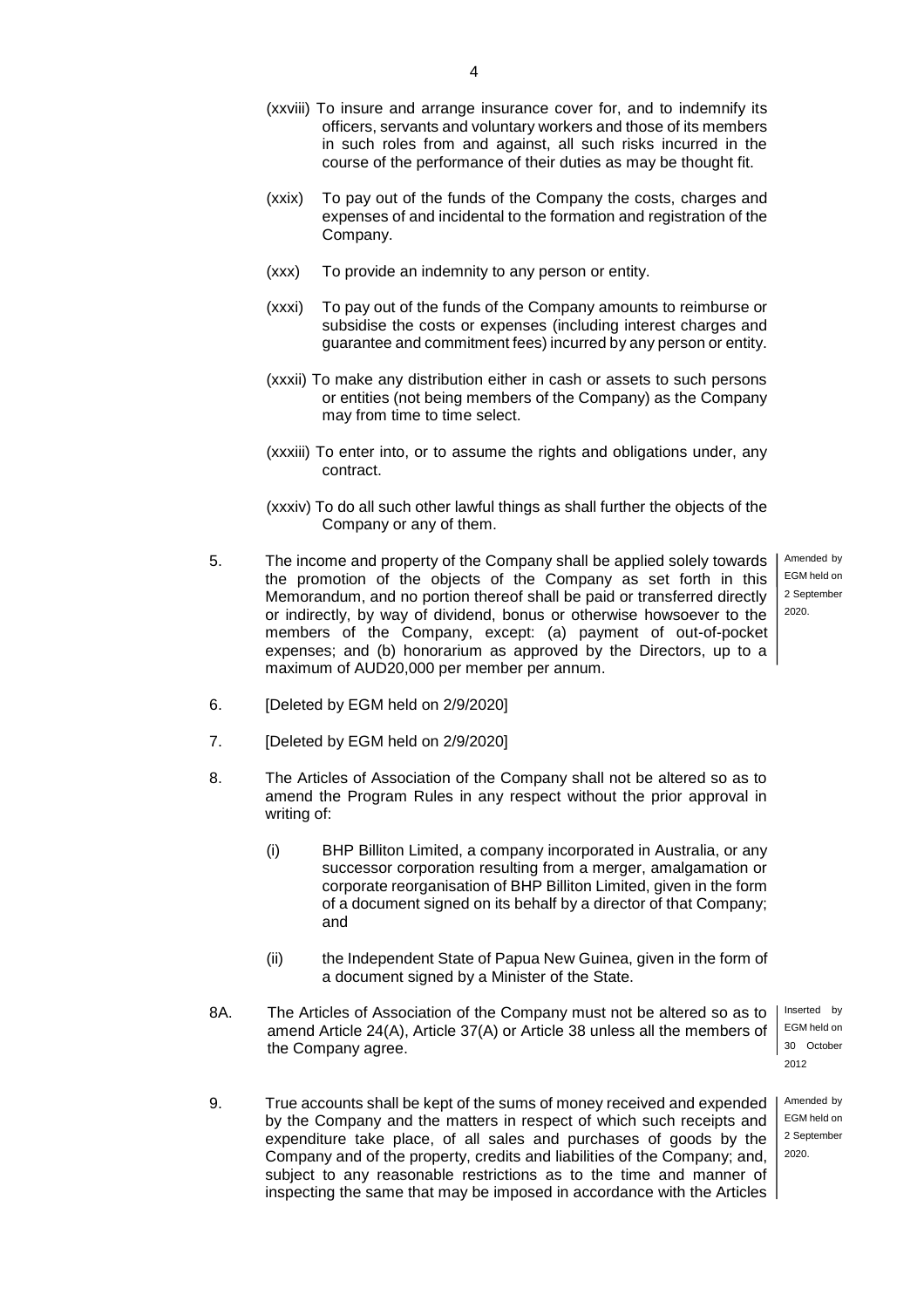of Association for the time being, such accounts shall be open to the inspection of the members.

- 10. The liability of the members is limited.
- 11. Every member of the Company undertakes to contribute to the assets of the Company in the event of the same being wound up while he is a member, or within one year after he ceases to be a member, for payment of the debts and liabilities of the Company contracted before he ceases to be a member, and of the costs, charges and expenses of winding up, and for the adjustment of the rights of the contributories among themselves, such amount as may be required not exceeding the sum of ten Singapore Dollars (\$10.00).
- 12. If upon the winding up or dissolution of the Company there remains after the satisfaction of all its debts and liabilities any property whatsoever, the same shall not be paid to or distributed among the members of the Company but shall be given or transferred to some other institution or company of a charitable or public character having purposes similar to the objects set out in clause 3 of this Memorandum.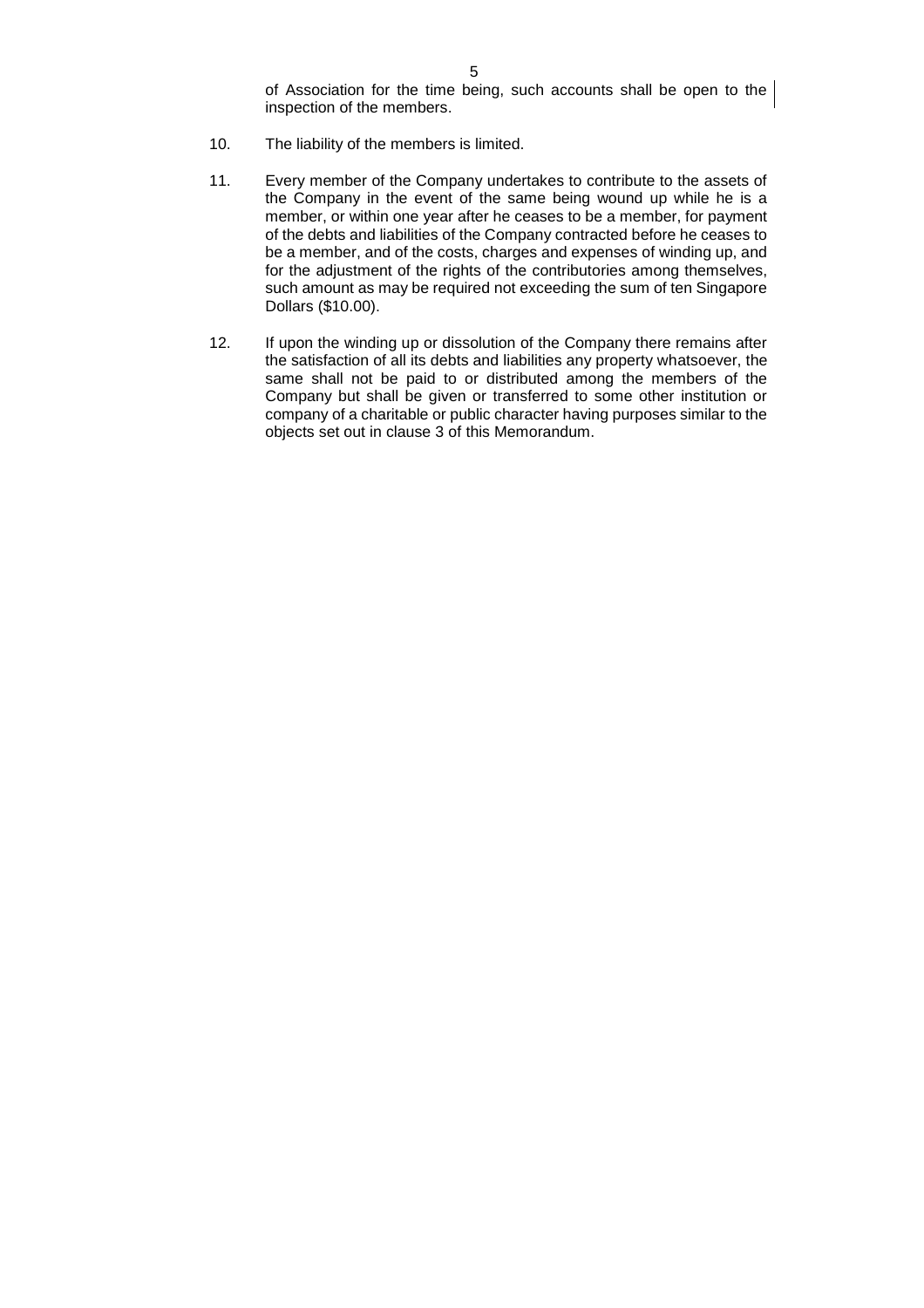## *THE COMPANIES ACT, (CAP. 50)*

#### ══════════════ COMPANY LIMITED BY GUARANTEE AND NOT HAVING A SHARE CAPITAL ══════════════

# **ARTICLES OF ASSOCIATION**

# **OF**

# **PNG SUSTAINABLE DEVELOPMENT PROGRAM LIMITED**

## **INTERPRETATION**

═══════════════════════════════════════════

1. In these Articles, unless the context otherwise requires:-

"Act" means the Companies Act 1989 Reprint (Cap. 50) and all statutory modifications or amendments thereto for the time being;

"Alternate Director" means an alternative for a Director appointed under Article 27;

"BHP Billiton" means BHP Billiton Limited, a company incorporated in Australia, or its successor;

"Company" means PNG SUSTAINABLE DEVELOPMENT PROGRAM LIMITED;

"Directors" means the Directors for the time being of the Company;

"Month" means calendar month;

"Seal" means the Common Seal of the Company;

"State" means the Independent State of Papua New Guinea;

"Program Rules" means the Rules of the PNG Sustainable Development Program in the Schedule to, and forming part of, these Articles;

"Special Resolution" has the meaning assigned thereto by Section 184 of the Act;

"in writing" means written, printed or lithographed, or partly one and partly another, and other modes of representing or reproducing words in a visible form;

Words importing the masculine gender only shall include the feminine gender;

Words importing the singular number only shall include the plural number and vice versa; and

Words importing persons shall include corporations.

#### **OBJECTS**

2. The Company is established for the purposes expressed in the Memorandum of Association.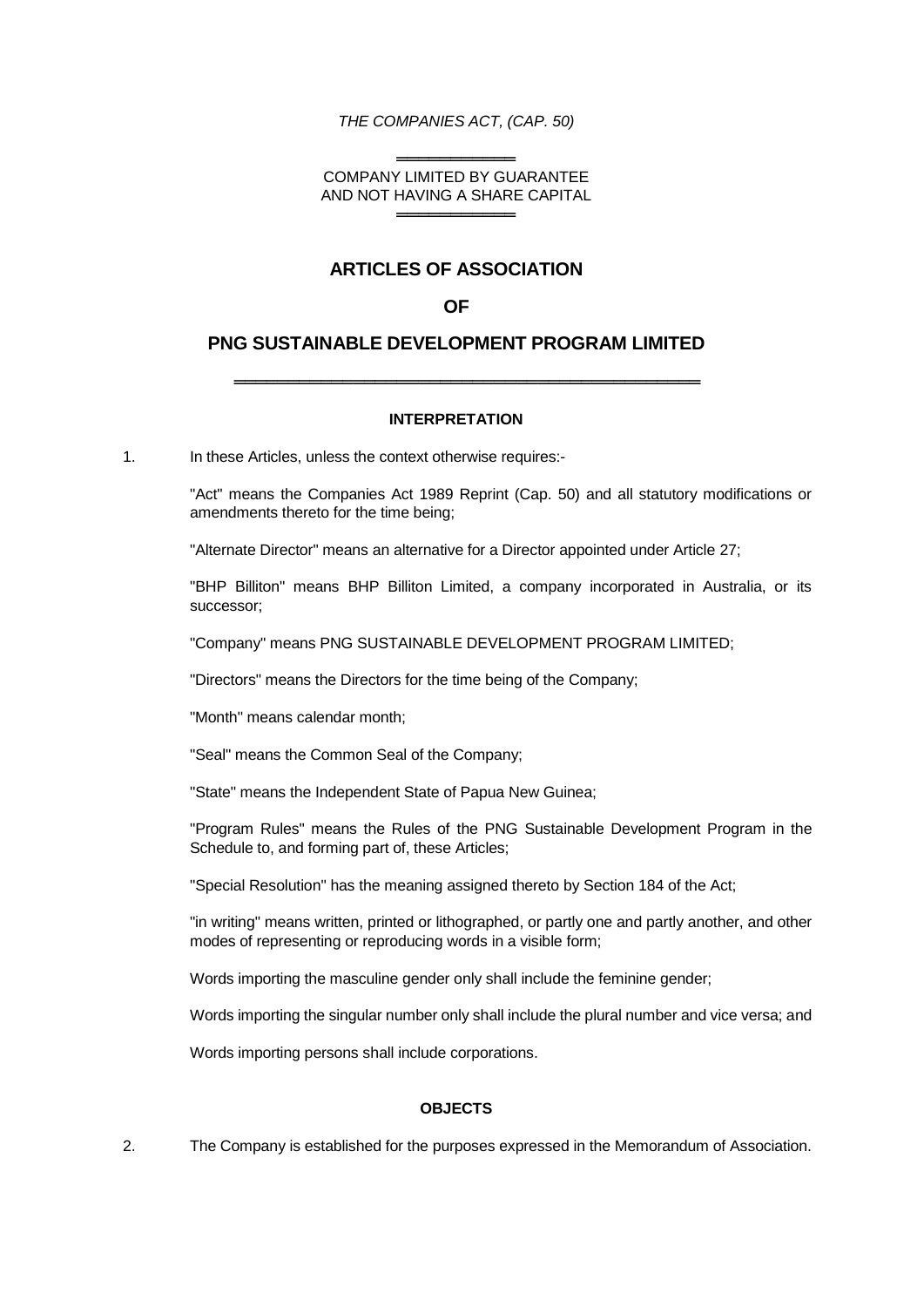#### **MEMBERS**

- 3. The subscribers to the Memorandum of Association, and such other persons as the Directors in their absolute discretion (as evidenced by a resolution of the Directors) may approve for and admit to membership in accordance with the following provisions, shall be members of the Company. The number of members with which the Company proposes to be registered shall be two (2).
- 3(A) The Directors shall as soon as reasonably practicable approve and admit to membership new members and/or re-admit existing members so as to have a minimum of five (5) members. The Chairman of the Directors shall be one of the members and an ex-officio member of the Company.
- 3(B) All members admitted or re-admitted under Article 3(A) shall be designated by the Directors as either an "A" Member or a "B" Member upon such admission or re-admission. They may serve as a member for a term of three (3) years from the date of admission or re-admission (as the case may be) and will be deemed to have resigned at the end of that term but may be re-admitted for a maximum of three (3) terms under Article 3(C). After an absence of at least two (2) years, a member who had previously served three (3) (or more) terms may be re-admitted again under Article 3(C).
- 3(C) Upon the admission and/or re-admission of the minimum five (5) members by the Directors as contemplated in Article 3(A) and Article 3(B):
	- (a) As and when the number of members falls below five (5), the remaining members shall as soon as reasonably practicable resolve to propose the admission of specific person(s) into membership to bring the total number to a minimum of five (5). Such person(s) shall only be admitted as members if within 30 days of the relevant members' meeting, there is no objection from the Directors expressed by way of an ordinary resolution at a meeting of the Directors or a unanimous resolution in writing under Article 43. In the event that the members receive an objection from the Directors, the members shall propose to the Directors another/other person(s) who is/are not the person(s) objected to.
	- (b) Save for the Chairman of the Directors, no other Director shall be appointed as a member of the Company. For the avoidance of doubt, any Director, including the Chairman, shall be eligible for admission as a member of the Company once he or she ceases to be a Director.
	- (c) Save when there is a vacancy in the membership that the remaining members are seeking to fill under Article  $3(C)(a)$ , there shall at all times be a minimum of five (5) members of the Company.
	- (d) The quorum required for the transaction of business at any General Meeting shall be set at 50% of the number of members at the material time.
	- (e) No resolution passed by the members at any General Meeting shall be valid unless there is an affirmative vote in favour of the resolution by at least two "A" Members and one "B" Member, and Article 17 shall be subject to this provision herein.
- 3(D) In order to be eligible as a member of the Company, and to remain as a member of the Company, a person must at all times meet the fit and proper person test set out in Article 24(A)(b) and, for these purposes, the reference in Article 24(A)(b) to "an "A" Director" shall be read as a reference to a "member", save that limb (v) of Article 24(A)(b) shall not apply to Papua New Guinean members of the Company as of 12 August 2020. The members of the Company may by special resolution remove any member who, at any time fails to meet the fit and proper person test in Article  $24(A)(b)$  to the extent applicable to him or her.
- 3(E) All members of the Company shall, at all times, act in the best interests of the Company and in accordance with the Company's Memorandum of Association and these Articles.
- 4. Where any person desires to be admitted to membership of the Company he must first sign and deliver to the Company an application for admission in such form as the Directors shall

Inserted by EGM held on 2 September

2020.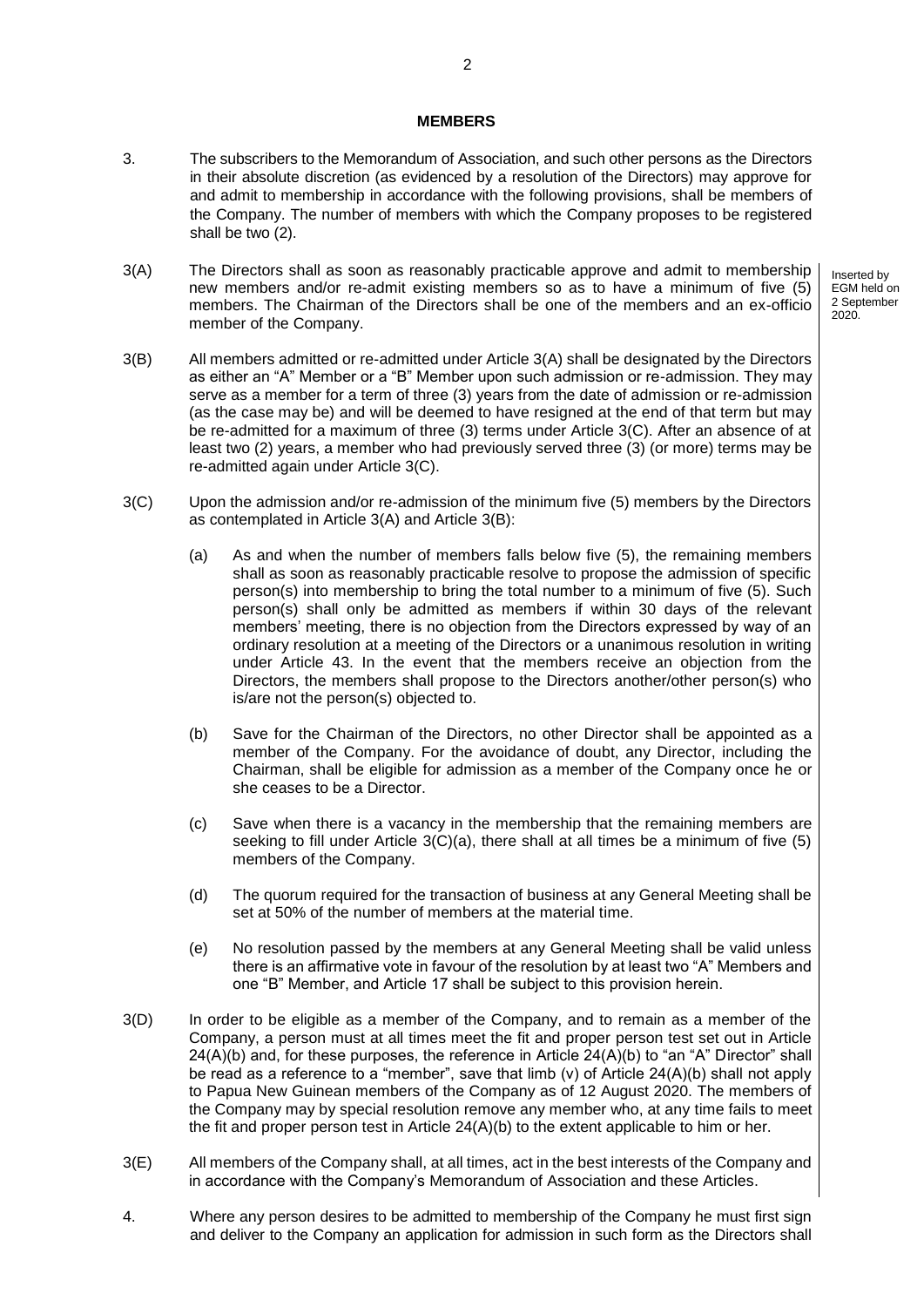require accompanied by the sum of not less than Singapore Dollars Ten (S\$10.00) which sum shall be returned to the applicant in the event of an application not being approved. Every member of the Company shall either sign a written consent or the Register of Members on becoming a member.

- 5. Any member of the Company who desires to retire shall signify such desire in writing to the Directors, and thereupon his name shall be removed from the Register of Members and he shall then be deemed to have retired.
- 6. No rights or privileges of any member shall be in any way transferable or transmissible but shall cease upon the member ceasing to be such, whether by death or retirement.

#### **GENERAL MEETINGS**

- 7. The Company shall hold its Annual General Meeting within six (6) months after the Company's financial year end at such times and place as may be determined by the Directors and shall specify the meeting as such in the notice calling it.
- 8. All General Meetings other than Annual General Meetings shall be called Extraordinary General Meetings.
- 8(A). Meetings of Members may be held either in person or by telephone conference, video conference or any other form of audio or audio-visual instantaneous communication by which all persons participating in the meeting are able to hear and be heard for the dispatch of business. The members participating in any such General Meeting shall be counted in the quorum for such General Meeting and subject to there being a requisite quorum under these Articles, all resolutions agreed by the members in such General Meeting shall be deemed to be as effective as a resolution passed at a meeting in person of the Members duly convened and held. A General Meeting conducted by means of a telephone conference, or video conference or any other form of audio or audio-visual instantaneous communication as aforesaid is deemed to be held at the place agreed upon by the members attending the General Meeting, provided that at least one of the members attending the General Meeting was at that place for the duration of the General Meeting.
- 9. The Directors may whenever they think fit convene an Extraordinary General Meeting, and an Extraordinary General Meeting shall also be convened on such requisition, or in default may be convened by such requisitionists, as is provided for by Section 176 of the Act.
- 10. Where it is proposed to pass a special resolution not less than twenty-one (21) days' notice and in other cases not later than fourteen (14) days' notice of every General Meeting (exclusive in every case both of the day on which it is served or deemed to be served and of the day for which it is given), specifying the place, the day and the hour of the meeting, and the agenda for the meeting, and in the case of special business the general nature of that business, shall be given in the manner hereinafter mentioned to such persons as are under these Articles or under the Act entitled to receive such notices from the Company; but with the consent of all the members entitled to receive notices thereof, in the case of meetings other than Annual General Meetings, a meeting may be convened by such notice as those members may think fit.
- 11. The accidental omission to give notice of a meeting to, or the non-receipt of such notice by, any person entitled to receive notice thereof shall not invalidate any resolution passed, or proceeding had, at any meeting.

#### **PROCEEDING AT GENERAL MEETING**

12. All business shall be deemed special that is transacted at an Extraordinary General Meeting and all that is transacted at an Annual General Meeting shall be deemed special with the exception of the consideration of the income and expenditure accounts, balance sheets and Amended by EGM held on 2 September 2020.

Inserted by EGM held on 14 April 2014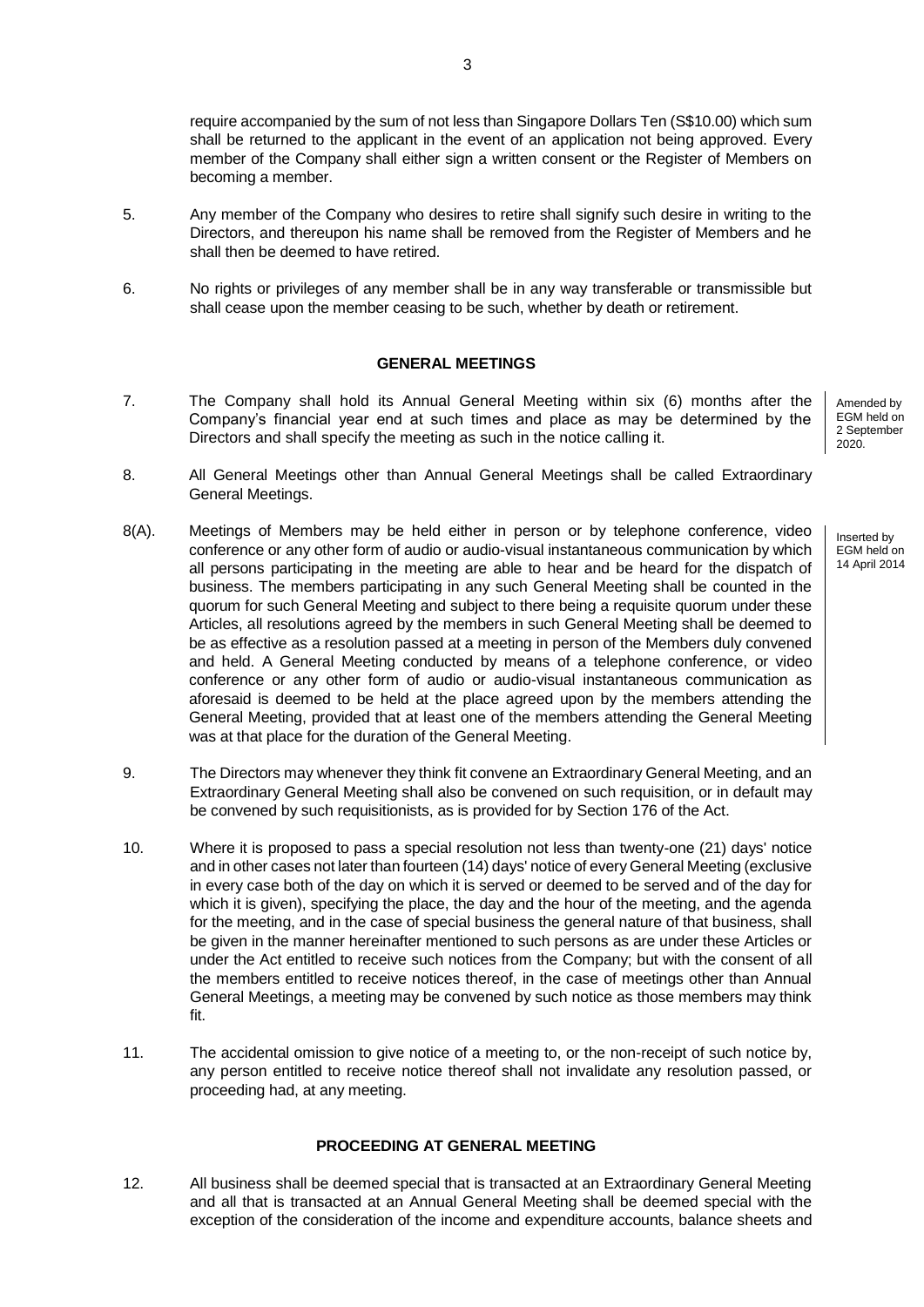the reports of the Directors and Auditors, and the appointment and fixing of the remuneration of the Auditors.

- 13. No business shall be transacted at any General Meeting unless a quorum of members is present at the time when the meeting proceeds to business. The quorum required for the transaction of business at any General Meeting shall be set at 50% of the number of members at the material time. For the purposes of this article "member" includes a person attending as a proxy or as representing a corporation which is a member.
- 14. If within half an hour from the time appointed for the holding of a General Meeting a quorum is not present, the meeting, if convened upon the requisition of members, shall be dissolved; in any other case it shall stand adjourned to the same day in the next week, at the same time and place, or to such other place and at such other time and place as the Directors may determine.
- 15. The Chairman (if any) of the Directors shall preside as Chairman at every General Meeting, or if there is no such Chairman, or if he is not present within thirty minutes after the time appointed for the holding of the meeting, or is unwilling to act, the members present shall elect one of the Directors, or if no Director is present, or if all the Directors present decline to act, they shall elect one of their number present to be the Chairman of the meeting.
- 16. The Chairman may, with the consent of any meeting at which a quorum is present (and shall if so directed by the meeting), adjourn the meeting from time to time and from place to place, but no business shall be transacted at any adjourned meeting other than the business which might have been transacted at the meeting from which the adjournment took place. Whenever a meeting is adjourned for thirty (30) days or more, notice of the adjourned meeting shall be given in the same manner as of an original meeting. Save as aforesaid, the members shall not be entitled to any notice of an adjournment, or of the business to be transacted at an adjourned meeting.
- 17. At any General Meeting a resolution put to the vote of the meeting shall be decided on a show of hands. A declaration by the Chairman of the meeting that a resolution has been carried or carried unanimously or by a particular majority or lost or not carried by a particular majority and an entry to that effect in the Minute Book of the Company shall be conclusive evidence of the fact without proof of the number or proportion of the votes recorded in favour of or against that resolution.

#### **VOTE OF MEMBERS**

- 18. Except as hereinafter provided, every member shall have one (1) vote.
- 19. No member other than a member duly registered, who shall have paid every sum (if any) which shall be due and payable to the Company in respect of his membership, shall be entitled to vote on any question at any General Meeting. Each member entitled to vote may vote in person or by proxy or by attorney.
- 20. The instrument appointing a proxy shall be in writing in such form as the Directors shall require under the hand of the appointer or of his attorney duly authorised in writing or, if the appointer is a corporation, either under the hand of an officer or attorney duly authorised. A proxy may but need not be a member of the Company, a qualified legal practitioner or any approved company auditor.
- 21. The instrument appointing a proxy and the power of attorney or other authority, if any, under which it is signed or a notarially certified copy of that power or authority shall be deposited at the registered office of the Company, or at such other place within Singapore as is specified for that purpose in the notice convening the meeting not less than forty-eight (48) hours before the time for holding the meeting or adjourned meeting at which the person named in the instrument proposes to vote, and in default the instrument of proxy shall not be treated as valid.

4

Amended by EGM held on 2 September 2020.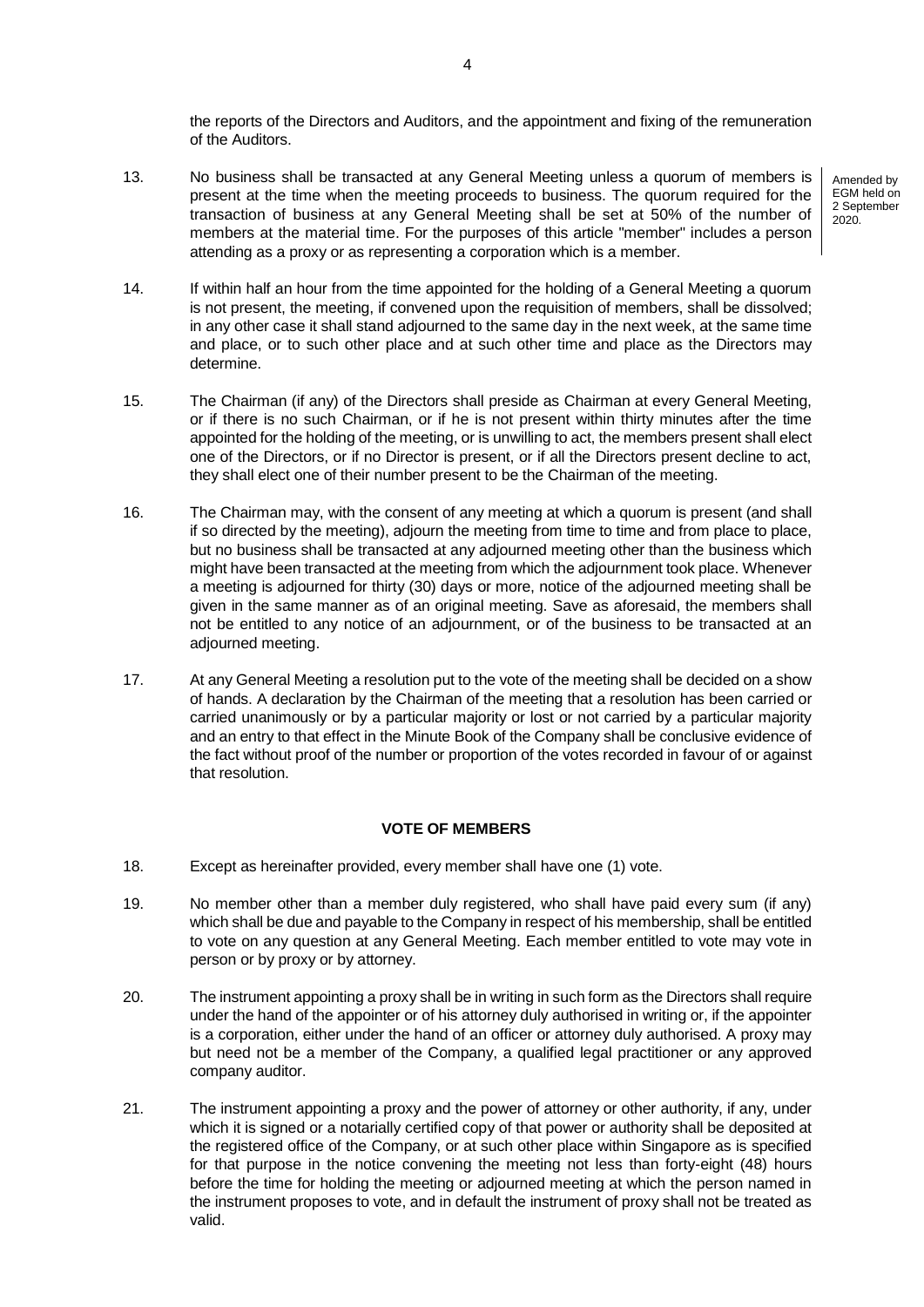22. A vote given in accordance with the terms of an instrument of proxy or attorney shall be valid notwithstanding the previous death or unsoundness of mind of the principal or revocation of the instrument or of the authority under which the instrument was executed, if no intimation in writing of such death, unsoundness of mind, or revocation as aforesaid has been received by the Company at the registered office before the commencement of the meeting or adjourned meeting at which the instrument is used.

#### **THE DIRECTORS**

23. The Company must at all times have at least five (5) and not more than eleven (11) Directors (not counting Alternate Directors). At all times, at least one of the Directors must be a resident of Singapore.

Amended by EGM held on 30 **October** 2012. Cap of directors amended from 9 to 11 by EGM held on 19 March 2014.

#### 24(A). *"A" Directors*

*[Former Articles 24(A)(a)-(c) were deleted by EGM held on 2 September 2020. Former Article 24(A)(e) was deleted by EGM held on 2 September 2020.]*

- (a) Subject to Article 25(C) the Directors shall from time to time have the power to appoint any person to be an "A" Director.
- (b) In order to be eligible for appointment as an "A" Director, a person must be a fit and proper person in accordance with the following criteria:
	- (i) he or she must have tertiary education or professional qualifications such as finance, accounting, commerce, law, health, education, the arts, social sciences, agriculture, engineering or science;
	- (ii) he or she must have experience, knowledge and skills relevant to sustainable development in a developing country;
	- (iii) he or she must be known as a person of good character, honesty and integrity and have no recorded convictions for a felony or other serious crime;
	- (iv) he or she must have demonstrated diligence, competence and good judgment in other positions of responsibility; and
	- (v) he or she must not be a public official, a member of the ministerial staff of a Minister or an executive member of a political party.

#### 24(B). *"B" Directors*

*[Former Article 24(B) inserted by EGM held on 30 October 2012, and was deleted and a new Article 23(B) was inserted by EGM held on 3 October 2013. The Article 23(B) inserted by EGM held on 3 October 2013 was renumbered as Article 24(B)(c) by EGM held on 19 March 2014. A new Article 24(B)(a) and a new Article 24(B)(b) were inserted by EGM on 19 March 2014. The former Article 24(B), incorporating all changes up to 19 March 2014, was deleted by EGM held on 2 September 2020.]*

Subject to Article 25(C) the Directors shall from time to time have the power to appoint any person to be a "B" Director. A "B" Director must meet the fit and proper person test set out in Article  $24(A)(b)$  and, for these purposes, the references in Article  $24(A)(b)$  to "an "A" Director" shall be read as a reference to "a "B" Director".

Replaced by EGM held on 2 September 2020.

Former article 24(A)(d) was renumbered to 24(A)(b) by EGM held on 2 September 2020.

Replaced by EGM held on 2 September 2020.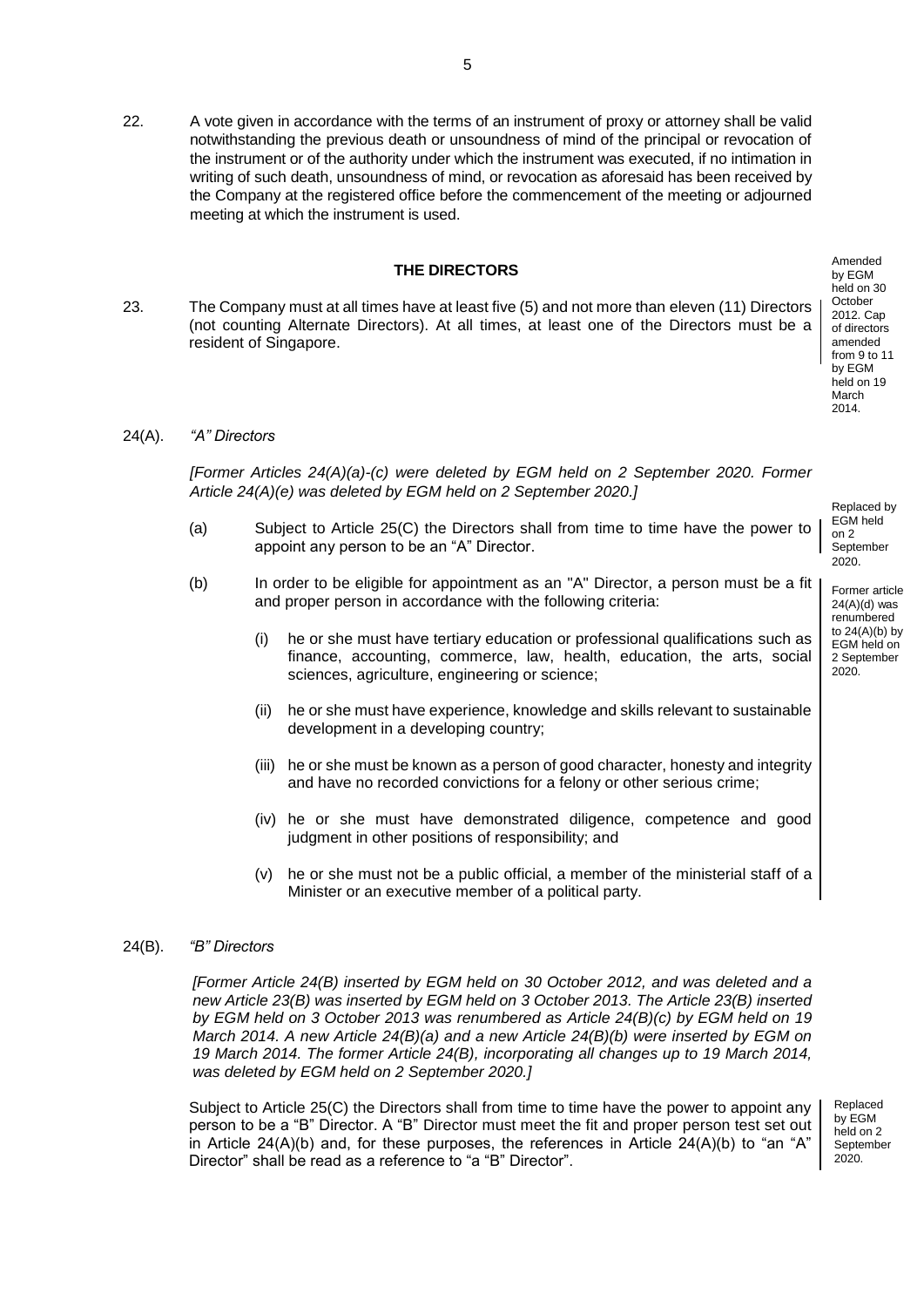#### 24(C) *Effective Date*

Any appointment or removal of an "A" Director or a "B" Director will take effect from the date of the receipt at the registered office of the Company of the notice of appointment or removal, or on the date of appointment or removal specified in the notice, whichever is the later.

#### 25(A) *WP Director*

*[Former Article 25(A) which was amended by EGM held on 30 October 2012 was deleted by EGM held on 2 September 2020.]*

Subject to Article 25(C), the Directors shall have the power to appoint a "WP Director". The WP Director must be a senior and respected Papua New Guinean national from the Western Province. The WP Director must additionally meet the fit and proper person test set out in Article  $24(A)(b)$  (and, for these purposes, the references in Article  $24(A)(b)$  to "an "A" Director" shall be read as a reference to "the WP Director") save that if the WP Director is also the Provincial Administrator of the Western Province of Papua New Guinea appointed under the Organic Law on Provincial Governments and Local-level Governments and the Public Services (Management) Act 1995 (or any amending or replacement legislation), limb (v) of Article 24(A)(b) shall not be applicable. For the avoidance of doubt, this Article does not, directly or indirectly, prescribe any requirement or limitation as to the nationality of all other Directors.

25(B) *Other Directors*

*[Former Article 25(B) which was amended by EGMs held on 30 October 2012 and 3 October 2013 was deleted by EGM held on 2 September 2020.]*

Subject to Article 25(C) the Directors shall from time to time have power to appoint any person to be an additional Director. In particular, this power of appointment may be exercised to appoint a person who is a resident of Singapore as a Director if the Directors otherwise appointed under these Articles do not include a resident of Singapore. Any Director appointed under this Article 25(B) is not an "A" Director or a "B" Director." Notwithstanding any other provision of this Article, the fit and proper person test set out in Article 24(A)(b) also applies to Directors appointed under this Article and, for these purposes, the reference in Article 24(A)(b) to "an "A" Director" shall be read as a reference to "a Director appointed under Article 25(B)".

- 25(C) The Directors shall not appoint "A" Directors, "B" Directors, the WP Director and Other Directors (under the respective Articles herein) unless the members of the Company have resolved by ordinary resolution that the members have no objection to the proposed appointment(s) at an Extraordinary General Meeting or Annual General Meeting. In the event that the Directors receive an objection from the members, the person(s) who the members object to shall not be appointed as a Director. For the avoidance of doubt, an appointment of a Director to fill a casual vacancy under Article 26 shall not be in breach of this Article.
- 25(D) All Directors may serve as a Director for a term of three (3) years and will be deemed to have resigned at the end of that term but may be re-appointed for a maximum of three (3) terms. In the case of exceptional circumstances as determined by the members of the Company, a Director may serve for more than three (3) terms. After an absence of at least two (2) years, a Director who had previously served three (3) terms (or more, as the case may be) may be re-appointed. In the case of Directors appointed before this amendment, the same tenure terms apply save that their first term of three (3) years starts from the date of their original appointment and they shall be deemed to have resigned and been reappointed accordingly since that date.
- 26. The Directors shall have power at any time to appoint any person to be a Director to fill a casual vacancy where the number of Directors has fallen below the minimum number required by Article 23, but so that a Director so appointed holds office only until the appointors appoint one or more replacement Directors under Article 24.

Replaced by EGM held on 2 September 2020.

Inserted by EGM held on 30 **October** 2012.

Replaced by EGM held on 2 September 2020.

Inserted by EGM held on 2 September 2020.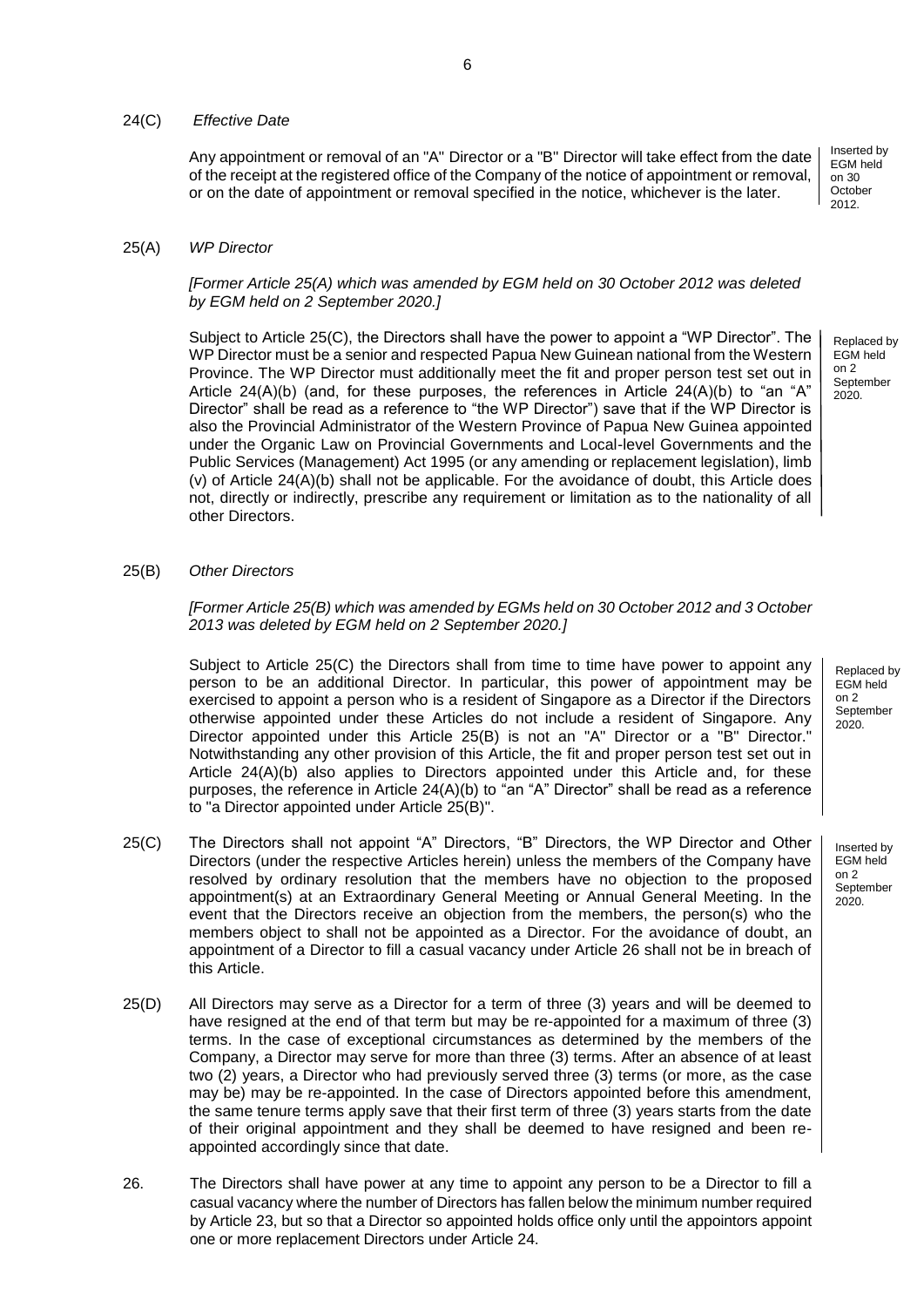- 27. Any Director may from time to time and at any time appoint any person (not disapproved by a majority of the other Directors for the time being) to be an Alternate Director of the Company, and may at any time remove the Alternate Director so appointed by him from office. An Alternate Director so appointed shall not be entitled to receive any remuneration from the Company, but shall be entitled to receive notices of and attend all meetings of the Directors, and to vote as a Director at any such meetings at which the Director appointing him is not present, and generally in the absence of his appointor to perform all the functions of his appointor as a Director. An Alternate Director shall *ipso facto* cease to be an Alternate Director if his appointor ceases for any reason to be a Director. All appointments and removals of Alternate Directors made by any Director in pursuance of the provisions of this Article shall be in writing under the hand of the Director making the same and left at the office. The nomination of an Alternate Director shall be valid if transmitted by e-mail message or facsimile, provided that such nomination shall be confirmed within three months from the date of such e-mail or facsimile by a written nomination complying with the above mentioned requirements, and any act done by the Alternate Director nominated in such e-mail or facsimile between the date thereof and the date of the receipt within the prescribed period by the Company of the written nomination shall be as valid and effectual as if such Alternate Director had been duly appointed in the first instance, whether such written nomination shall be received by the Company within the prescribed period or not.
- 28. The Company in General Meeting may from time to time determine the remuneration of the Directors. The Directors may be paid such travelling hotel and other expenses as may reasonably be incurred by them in the execution of their duties including any such expenses incurred in connection with their attendance at Meetings of Directors. If by arrangement with the other Directors any Director shall perform or render any special duties or services outside his ordinary duties as a Director, the Directors may pay him special remuneration, in addition to his ordinary remuneration, if any.
- 29. Subject to and so far as permitted by the Act:
	- (a) the Company must, to the extent the person is not otherwise indemnified, indemnify every officer of the Company and may indemnify its auditor against a Liability incurred as such an officer or auditor to a person (other than the Company or a related body corporate) including a Liability incurred as a result of appointment or nomination by the Company or subsidiary as a trustee or as an officer of another corporation;
	- (b) the Company may make a payment (whether by way of advance, loan or otherwise) in respect of legal costs incurred by an officer or employee or auditor in defending an action for a Liability incurred as such an officer, employee or auditor or in resisting or responding to actions taken by a government agency or a liquidator; and
	- (c) the Company may enter into, and pay premiums on, a contract of insurance in respect of any person.

In this Article, "**Liability**" means a liability of any kind (whether actual or contingent and whether fixed or unascertained) and includes costs, damages and expenses, including costs and expenses incurred in connection with any investigation or inquiry by a government agency or a liquidator.

The indemnity in favour of officers under this Article is a continuing indemnity. It applies in respect of all acts done by a person while an officer of the Company or one of its wholly owned subsidiaries even though the person is not an officer at the time the claim is made.

30. Subject to the Act, without limiting a person's rights under Article 29, the Company may enter into an agreement with a person who is or has been an officer of the Company or any of the Company's subsidiaries, to give effect to the rights of the person under Article 29 on any terms and conditions that the Directors thinks fit.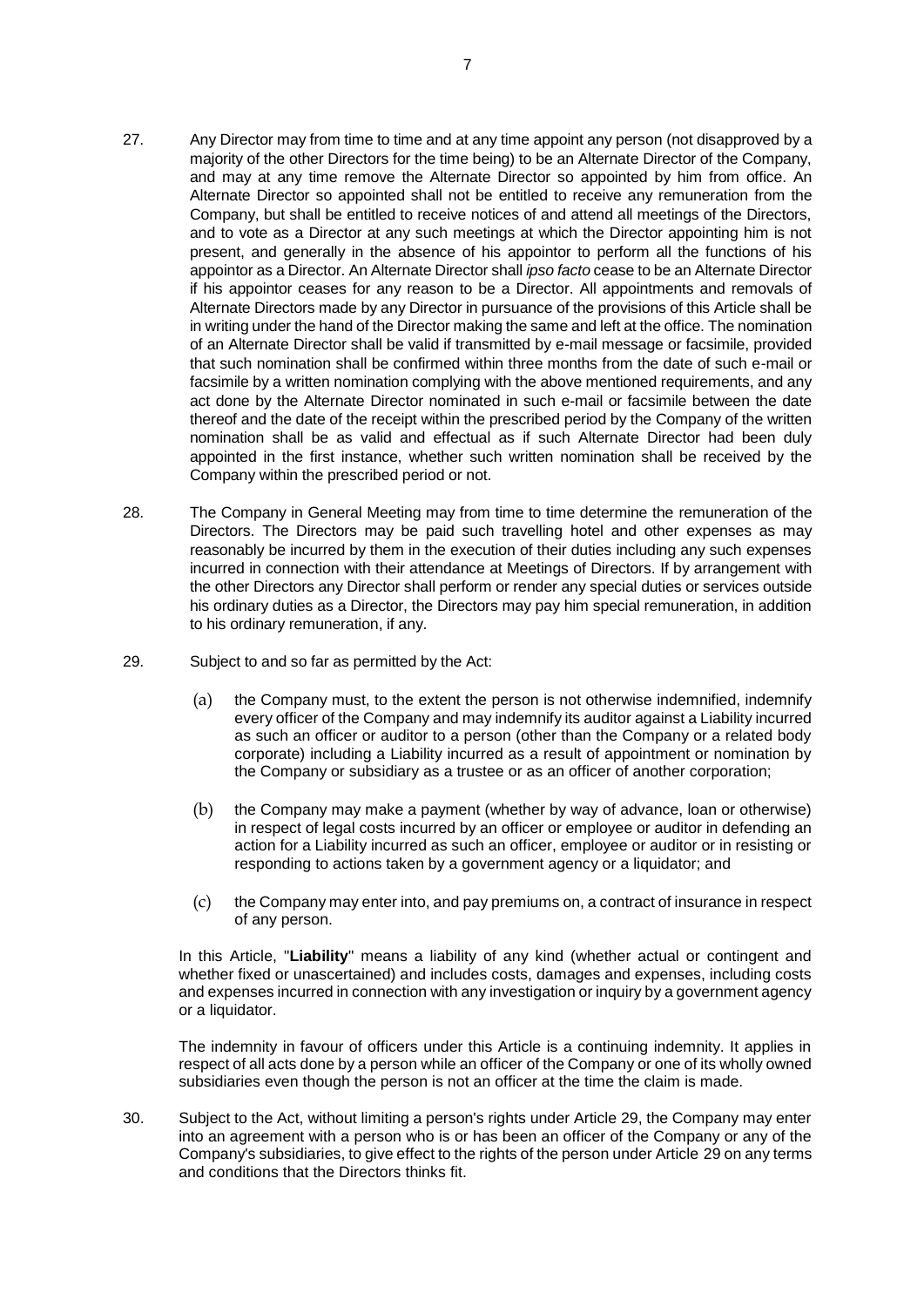#### **DISQUALIFICATION OF DIRECTORS**

- 31. The office of a Director shall become vacant if the Director:-
	- (a) becomes bankrupt or makes any arrangement or composition with his creditors generally:
	- (b) becomes prohibited from being a Director by reason of any order made under the Act or otherwise ceases to be a Director by virtue of the Act:
	- (c) becomes of unsound mind or a person whose person or estate is liable to be dealt with in any way under the law relating to mental health;
	- (d) resigns his office by notice in writing to the Company;
	- (e) fails to attend three(3) consecutive meetings of the Directors (either personally or by an Alternate Director); and
	- (f) fails to meet the fit and proper person test as set out in Article  $24(A)(b)$  (and made applicable to him or her under the relevant Articles herein).

Inserted by EGM held on 2 September 2020.

## **POWERS AND DUTIES OF THE DIRECTORS**

- 32. The business of the Company shall be managed by the Directors who may pay all expenses incurred in promoting and registering the Company, and may exercise all such powers of the Company as are not, by the Act or by these Articles, required to be exercised by the Company in General Meeting, subject, nevertheless, to any of these Articles, to the provisions of the Act, and to the Program Rules.
- 33. In addition to all the powers hereby expressly conferred upon it, and without detracting from the generality of its powers under any other article but subject to the Program Rules, the Directors shall have the following powers, namely:-
	- (a) to expend the funds of the Company in such manner as it shall consider most beneficial for the purposes of the Company;
	- (b) to acquire in the name of the Company, build upon, pull down, rebuild, add to, alter, repair, improve, sell or dispose of, or otherwise deal with any land, buildings or premises for the use of the Company;
	- (c) to enter into contracts on behalf of the Company for the purpose of attaining or in furtherance of the objects of the Company;
	- (d) to borrow money for the purpose of the Company and to mortgage or charge the whole or any part of its undertaking and property, and to issue debentures, debenture stock or other securities, whether outright or as security for any debt, liability or obligation of the Company or of any third party;
	- (e) to delegate all or any of its powers to any committee consisting of such Directors and/or any other person or persons it thinks fit for the purpose of carrying out the functions and objects of the Company; any committee so formed shall in the execution of the powers so delegated conform to any regulations imposed on it by the Directors. The meetings and proceedings of any such committee shall be governed by the provisions of these Articles for regulating the meetings and proceedings of the Directors so far as applicable and so far as the same shall not be superseded by any regulations made by the Directors as aforesaid;
	- (f) to make, add to, alter and revoke regulations or bye-laws as to the management of the Company and the affairs thereof, and as to the duties of any officers or servants of the Company, and as to any of the matters or things within the powers or under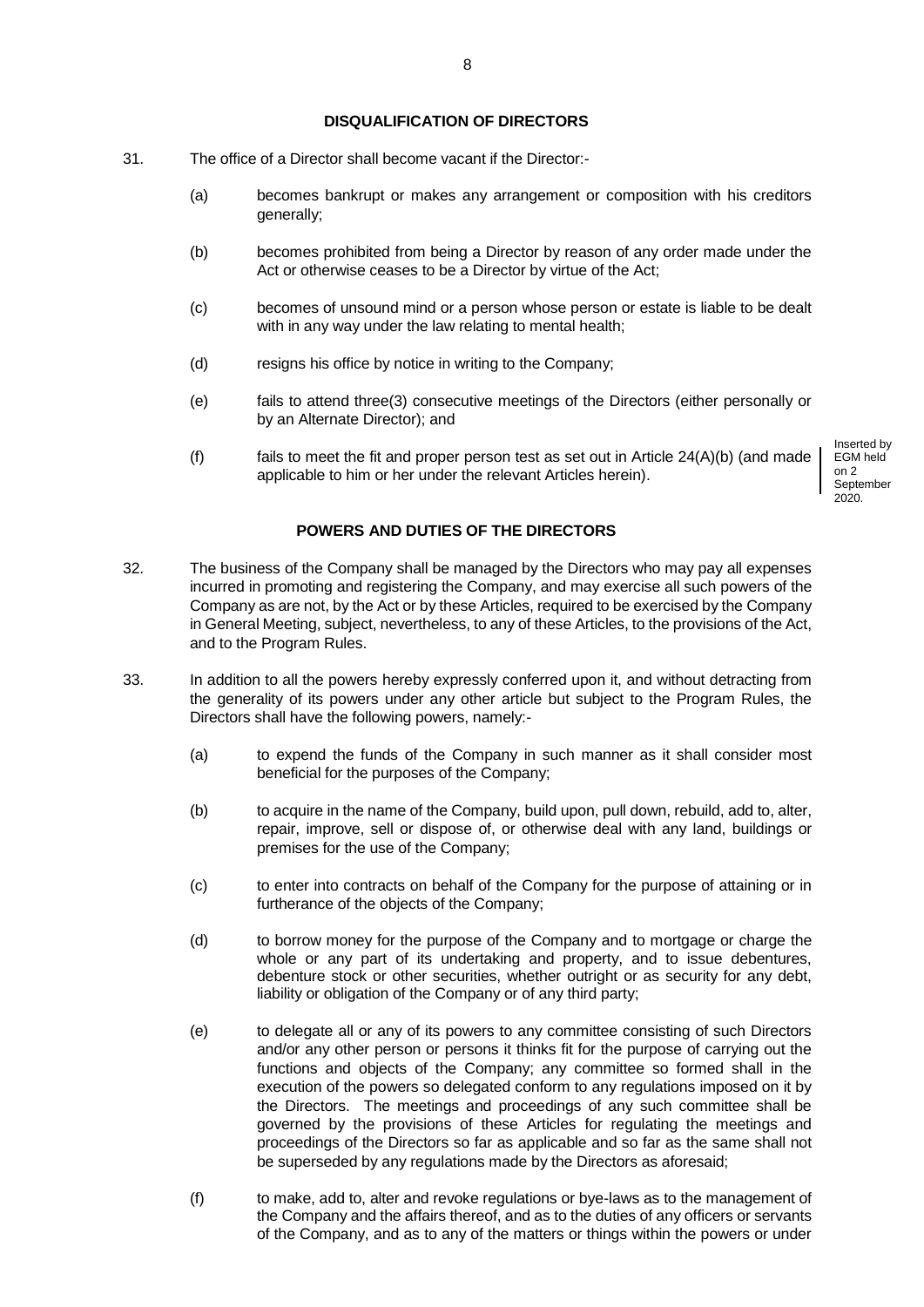the control of the Directors, provided that the same shall not be inconsistent with the Memorandum or Articles of Association (including the Program Rules) of the Company;

- (g) to receive on behalf of the Company, subscriptions, benefactions, donations, devises and bequests for the general and any special purposes of the Company; and
- (h) generally to do all things necessary or expedient for the affairs of the Company not herein otherwise provided for.
- 34. All cheques and other negotiable instruments, and all receipts for money paid to the Company, shall be signed, drawn, accepted, indorsed or otherwise executed, as the case may be, in such manner as the Directors shall from time to time determine.
- 35. The Directors shall cause proper minutes to be made of all appointments of officers and servants of all proceedings at all meetings of the Company and of the Directors and of committees of the Directors and of all business transacted at such meetings and any such minutes of any meeting, if purporting to be signed by the Chairman of such meeting, or by the Chairman of the next succeeding meeting, shall be sufficient evidence without any further proof of the facts therein stated.
- 36. Every Director shall observe the provisions of Section 156 of the Act relating to the disclosure of the interests of the Directors in contracts or proposed contracts with the Company or of any office or property held by the Director which might create duties or interests in conflict with his duties or interests as a Director. Subject to such disclosure, a Director shall be entitled to vote in respect of any contract or arrangement in which he is interested and he shall be counted for the purpose of any resolution regarding the same, in the quorum present at the meeting.

# **PROCEEDINGS OF THE DIRECTORS**

- 37(A). The Directors may meet together in person or by telephone conference, video conference or any other form of audio or audio-visual instantaneous communication by which all persons participating in the meeting are able to hear and be heard by all other participants for the despatch of business, adjourn and otherwise regulate their meetings as they think fit, and determine the quorum necessary for the transaction of business. Unless otherwise determined, a quorum shall be:
	- (a) Two "A" Directors (or their respective Alternate Directors); and
	- (b) One "B" Director (or his or her Alternate Director).
- 37(B). All Directors participating at a meeting by telephone conference, video conference or any other form of audio or audio-visual instantaneous communication by which all persons participating in the meeting are able to hear and be heard by all other participants shall be considered for all purposes of these Articles to be present in person at that meeting and the place at which such a meeting was held shall be deemed to be the place where the chairman of the meeting conducted the meeting, unless otherwise agreed by the Directors. The minutes of such a meeting signed by the chairman of the meeting shall be conclusive evidence of any resolutions of any meeting conducted in the manner stated above.
- 38. Save as provided in these Articles, questions arising at any meeting of the Directors shall be decided by a majority of votes provided that the majority must include the votes of at least:
	- (a) Two "A" Directors (or their respective Alternate Directors); and
	- (b) One "B" Director (or his or her Alternate Director),

Amended by EGM held on 31 January 2003.

Art 37(A)(a) amended by EGM  $held$  on 30 **October** 2012

Art 38(a) amended by EGM held on 30 October 2012.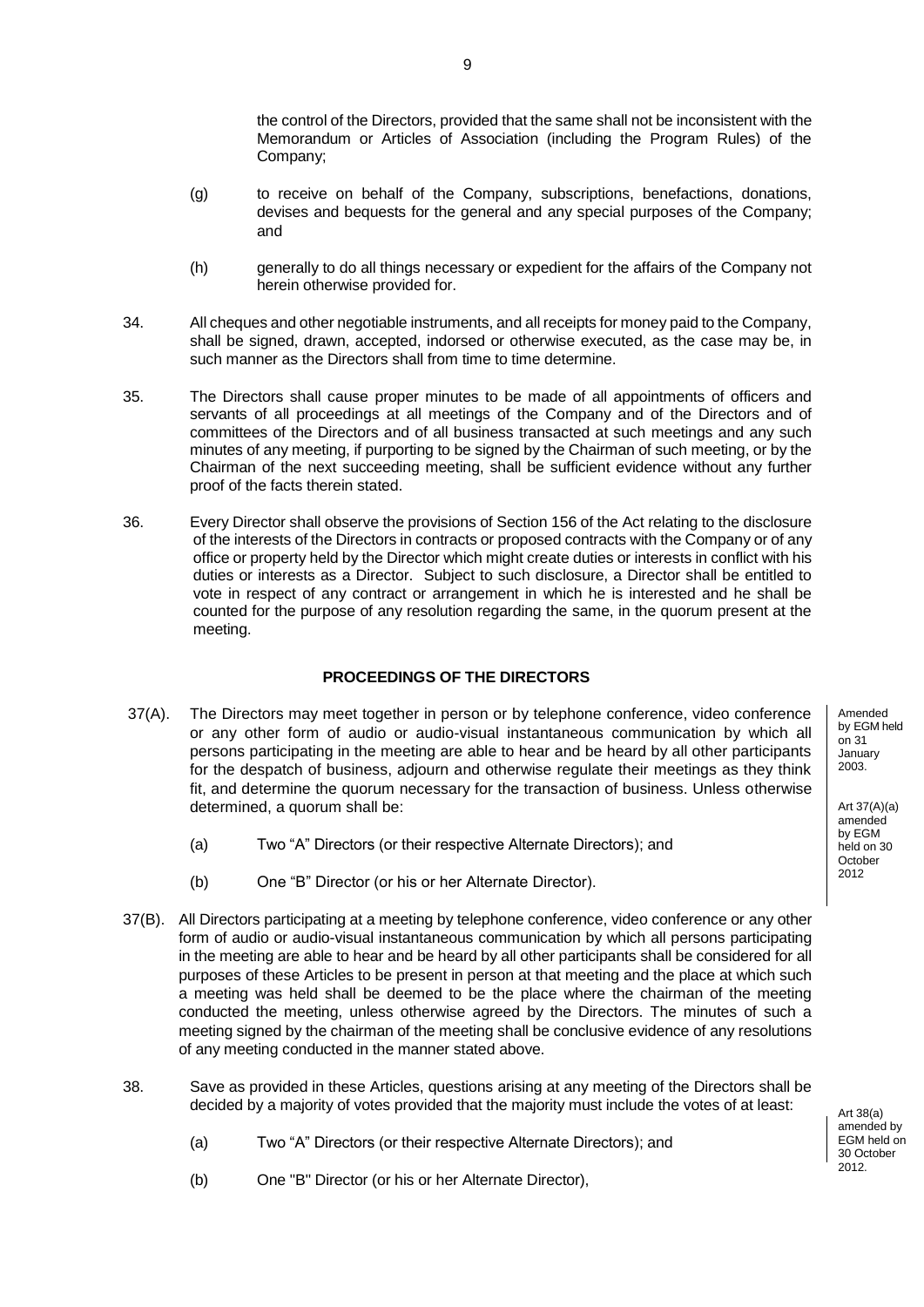and a determination by such a majority of the Directors shall for all purposes be deemed a determination of the Directors. In case of an equality of votes or a failure of the requisite majority, the Chairman of the meeting shall not have a second or casting vote.

- 39. The Directors shall elect one of the "A" Directors to be Chairman.
- 40. The Chairman may, and on the requisition of any Director, the Secretary shall at any time, summon a meeting of the Directors.

10

- 41. The Directors may act notwithstanding any vacancy in their body, but if and so long as their number is reduced below the number fixed by or pursuant to these Articles as the necessary quorum of the Directors, the continuing Directors may act for the purpose of increasing the number of Directors to that number or admitting persons to membership of the Company or summoning a General Meeting of the Company, but for no other purpose.
- 42. All acts done by any meeting of the Directors or of any committee of the Directors, or by any person acting as a Director shall, notwithstanding that it is afterwards discovered that there was some defect in the appointment of any such Director, or person acting as aforesaid or that the Director or any of them were disqualified, be as valid as if every such person had been duly appointed and was qualified to be a Director.
- 43. A resolution in writing, signed or approved by all the Directors for the time being entitled to receive notice of a meeting of the Directors (provided that those Directors include at least one "Ä" Director and one "B" Director), shall be as valid and effectual as if it had been passed at a meeting of the Directors duly convened and held. Any such resolution may consist of several documents in like form, each signed by one or more, Directors and may be received by the Company by electronic mail or facsimile transmission.
- 44. A Director must not, except as provided by the provisions of these Articles, profit from, or be remunerated for, acting or purporting to act as a Director and, in particular, a Director (and any associate of the Director) must not receive any secret commission or corrupt payment in connection with the Company or its assets, but this article does not permit the Director or any associate of the Director keeping (and, to the extent that the general law would permit, allows that person to keep) any benefit arising under an arrangement or dealing permitted by these Articles.
- 45. The Company must not:
	- (a) make, offer or authorise a payment or transfer of anything of value to a governmental official, political organisation or official thereof, or a candidate for political office, other than a payment to a Minister or officer of the State pursuant to a deed of indemnity to be entered into by the Company with the State in respect of the operation of the Ok Tedi mine; or
	- (b) accept a payment from any person or organisation for the purpose of influencing an official act or decision by or for such person to obtain, retain or direct business to any person.

#### **SECRETARY**

46. The Secretary shall be appointed by the Directors for such term at such remuneration and upon such conditions as it thinks fit; and any Secretary so appointed may be removed by the Directors. The Directors may from time to time by resolution appoint an assistant or deputy Secretary, and any person so appointed may act in the place of the Secretary if there be no Secretary or no Secretary capable of acting.

Amended by EGM held on 30 October 2012.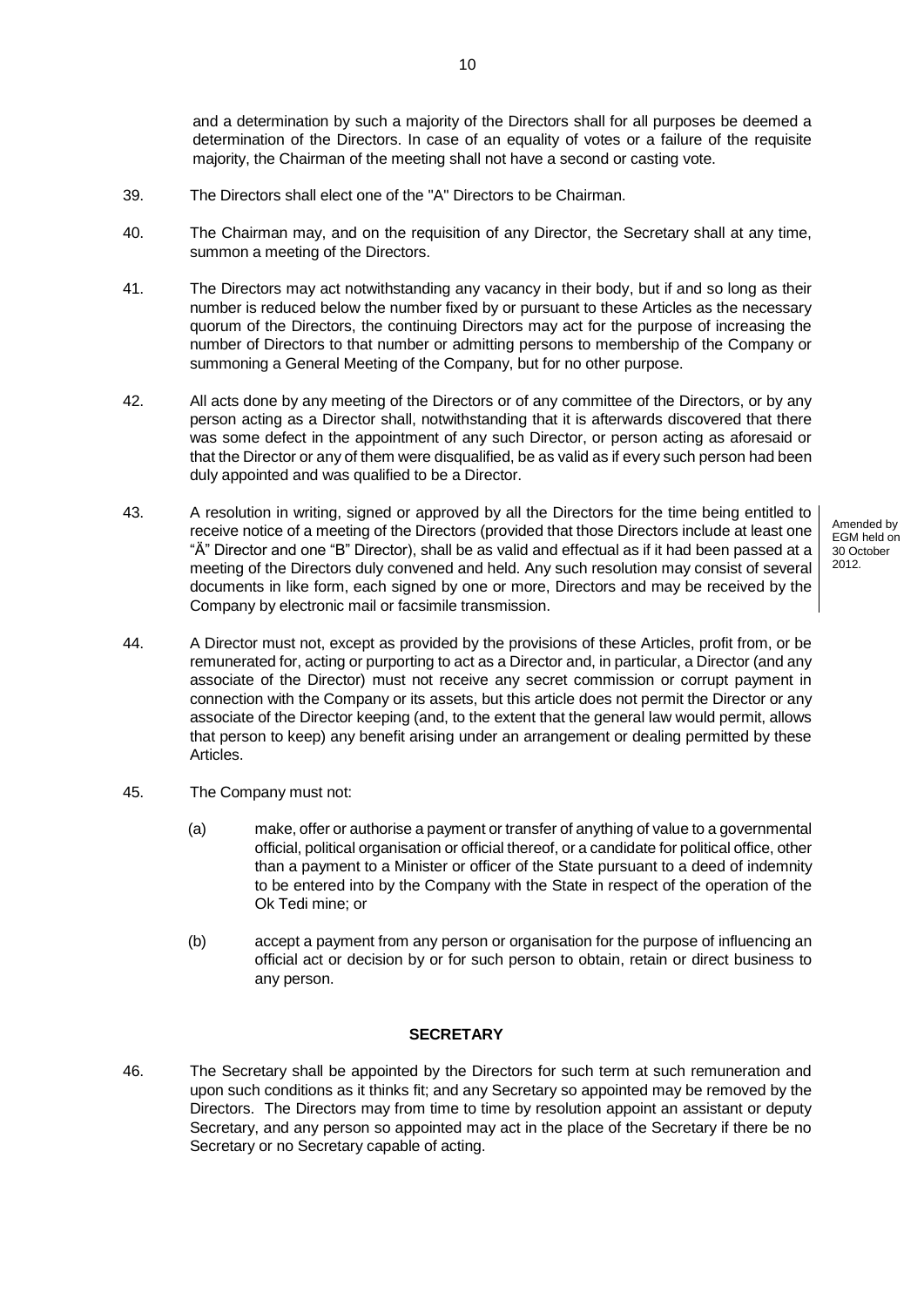#### **THE SEAL**

- 47. The Directors shall provide for the safe custody of the seal, which shall only be used by the authority of a resolution of the Directors or of a committee of the Directors authorised by the Directors in that behalf, and every instrument to which the seal is affixed shall be signed by a Director and shall be countersigned by the Secretary or by a second Director or by some other person appointed by the Directors for the purpose, and in favour or any person bona fide dealing with the Company such signatures shall be conclusive evidence of the fact that the seal has been properly affixed.
- 47A. The Company may exercise the powers conferred by the Act with regard to having an official seal for use abroad, and such powers shall be vested in the Directors.

Amended by EGM held on 31 January 2003.

# **ACCOUNTS**

- 48. All income and profits of the Company shall as soon as received be paid into a separate account in the name of the Company and such account shall be operated in the same manner as provided in Article 34 hereof.
- 49. The income and profits of the Company shall be applied by the Directors in furtherance of the objects of the Company and in accordance with the Program Rules.
- 50. The Directors shall cause proper books of account to be kept in respect of all sums of money received and expended by the Company and the matters in respect of which receipts and expenditure take place; the assets and liabilities of the Company; and all sales and purchases of movable and immovable properties by the Company.
- 51. The books of account shall be kept at the registered office of the Company or at such other place or places as the Directors shall think fit, and shall always be open to the inspection of the Directors.
- 52. The Directors shall from time to time determine at what times and places and under what conditions or regulations the books of account and other records of the Company shall be open to the inspection of members (not being Directors). No member (not being a Director) shall have any right of inspecting any account or book or document of the Company except as conferred by statute or authorised by the Directors or by the members in General Meeting.
- 53. The Board shall lay before the Company at each Annual General Meeting, (a) the duly audited consolidated financial statements dealing with the financial position and performance of the Company and its subsidiaries for the financial year in respect of which the Annual General Meeting is held, and (b) a duly audited balance-sheet dealing with the state of affairs of the Company at the end of its financial year, accompanied by the Auditor's report thereon. A copy of the aforementioned consolidated financial statements and balance-sheet (including every document required by law to be attached thereto) accompanied by a copy of the Auditor's report shall be sent to all persons entitled to receive notices of General Meetings not less than 14 days before the date of the Annual General Meeting, in the manner in which notices are hereinafter directed to be served.

## **AUDITORS**

54. Once at least in every year the accounts of the Company shall be examined and the correctness of the income and expenditure account and balance sheet ascertained by one or more properly qualified Auditor or Auditors.

### **NOTICES**

55. A notice or any other document may be served by the Company upon any member either personally or by sending it through the post in a prepaid letter addressed to such member at

Amended by EGM held on 30 October 2012 and further amended by EGM held on 2 September 2020.

Amended by EGM held on 2 **September** 2020.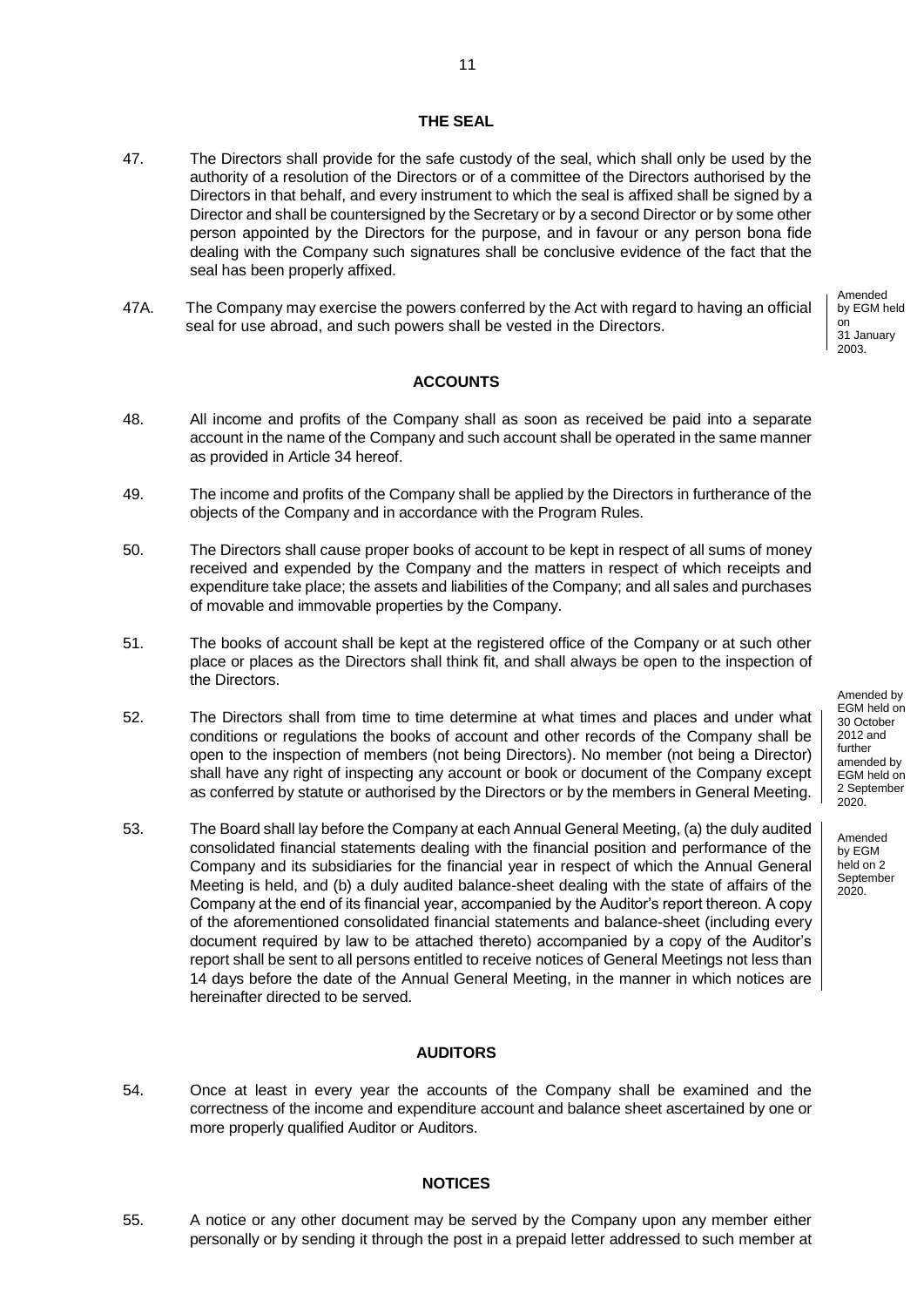56. Any notice or other document, if served or sent by post, shall be deemed to have been served or delivered at the time when the letter containing the same is put into the post, and in proving such service or sending it shall be sufficient to prove that the letter containing the notice or document was properly addressed and put into the post office as a prepaid letter. In the case of air mail post the notice shall be deemed to have been served three (3) days after the same is put into the post.

# **WINDING-UP**

57. The provisions of Clause 12 of the Memorandum of Association relating to the winding up or dissolution of the Company shall have effect as if the provisions thereof were repeated in these Articles.

Renumbered from Article 55 to Article 57 by EGM held on 2 September 2020.

#### **PREVALENCE OF COMPANIES ACT**

58. In the event of any conflict or inconsistency between the provisions of the Act and these Articles, the provisions of the Act shall prevail. However, where the Act permits these Articles to deviate from what is stated in the Act, the relevant Article(s) herein providing for such deviation(s) shall apply.

Inserted by EGM held on 2 **September** 2020.